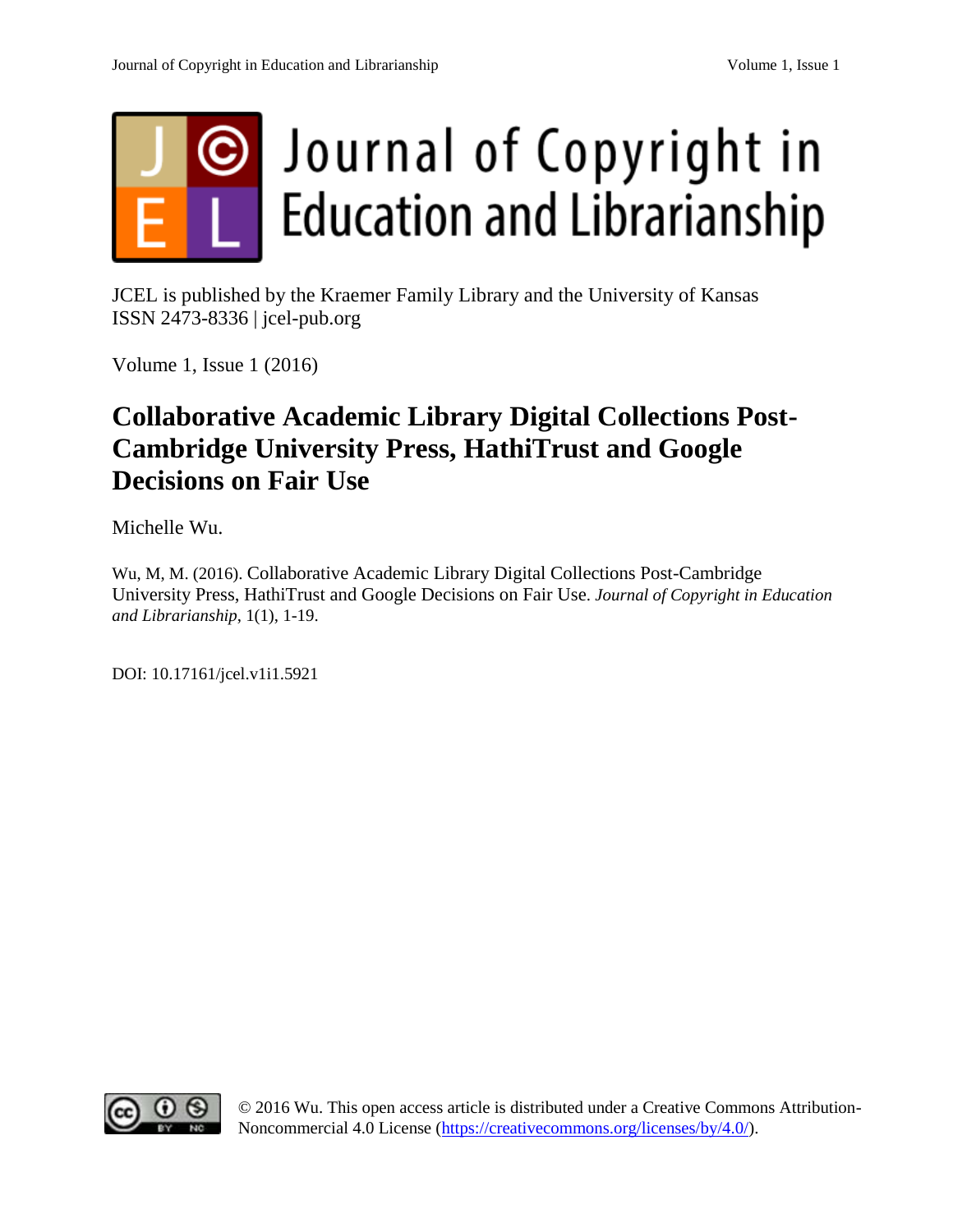

# **CONTRIBUTED PAPER\***

# Collaborative Academic Library Digital Collections Post-Cambridge University Press, HathiTrust and Google Decisions on Fair Use

Michelle M. Wu Associate Dean for Library Services Professor of Law at Georgetown University Law Center Georgetown University Law Library [mmw84@law.georgetown.edu](mailto:mmw84@law.georgetown.edu)

#### **Abstract**

Academic libraries face numerous stressors as they seek to meet the needs of their users through technological advances while adhering to copyright laws. This paper seeks to explore one specific proposal to balance these interests, the impact of recent decisions on its viability, and the copyright challenges that remain after these decisions.

*Keywords*: collaborative collections, digitization, copyright, fair use

Academic libraries face numerous stressors as they seek to meet the needs of their users through technological advances while adhering to copyright laws. This paper seeks to explore one specific proposal to balance these interests, the impact of recent decisions on its viability, and the copyright challenges that remain after these decisions.

The challenges facing academic law libraries are many, but the three primary ones are budget, demand, and misperceptions. Though actual means and medians of collection expenditures continue to grow (Lowry, 2013),<sup>1</sup> they have failed to keep pace with inflation rates (Tafuri,  $2014$ ,<sup>2</sup> resulting in a net decrease in spending power over the last decade. Simultaneously, student and faculty appetites for multiple formats and interdisciplinary research sources continue to expand, placing greater strain on shrinking budgets.

\*This paper was accepted for presentation at the 2016 Kraemer Copyright Conference however, due to unforeseen circumstances, the author was unable to attend the conference and formally present her research.

<sup>1</sup> Lowry, C.B. (2013). ARL budgets after the Great Recession, 2011-13. Retrieved from [http://publications.arl.org/rli282/2.](http://publications.arl.org/rli282/2) See also ARL law library statistics. (1995-2014). Retrieved from <http://www.arlstatistics.org/about/series/law>

<sup>2</sup> Tafuri, N. (2014). Prices of U.S. and foreign published materials. Retrieved from [http://www.ala.org/alcts/sites/ala.org.alcts/files/content/resources/collect/serials/ppi/LMPI\\_2014Article.pdf.](http://www.ala.org/alcts/sites/ala.org.alcts/files/content/resources/collect/serials/ppi/LMPI_2014Article.pdf) For historical data, se[e http://www.ala.org/alcts/resources/collect/serials/spi](http://www.ala.org/alcts/resources/collect/serials/spi)

l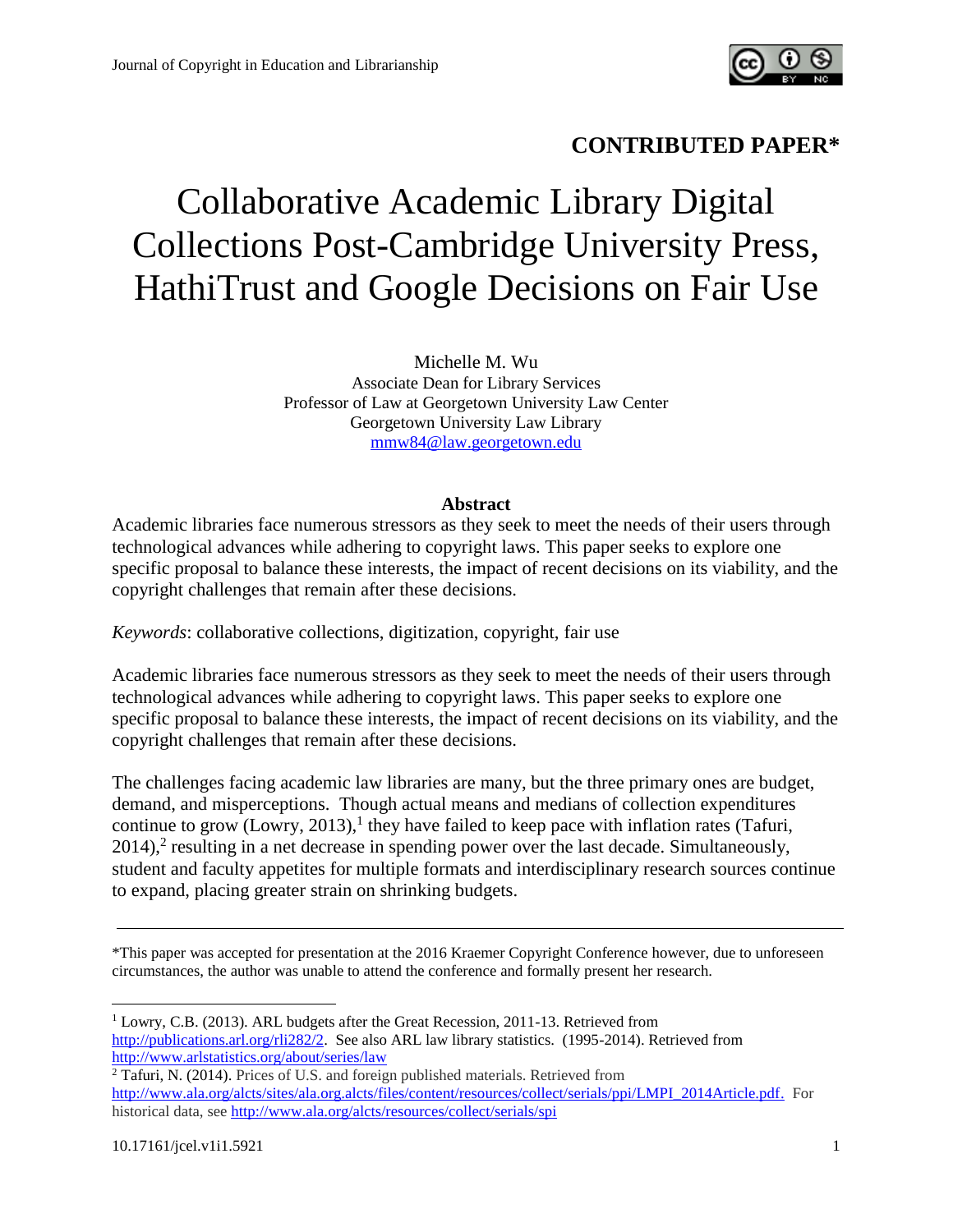Exacerbating the effect of both of these is the provision of resources through digital means, resulting in the invisibility of the library and the common misperception that libraries are no longer necessary.

Considering this landscape, it may seem odd to propose digitization as a potential solution, as this action would make even more resources available online and heighten the division between a library and its resources. However, user expectations and habits have made clear that online access is more heavily relied upon than other resources (Wu and Lee, 2012), and libraries need to meet users where they are to remain relevant. This article does not seek to resolve the longstanding tension between use and funding, but instead aims to provide some relief for the budgetary and demand issues.

The proposal in question was described at an earlier stage in the *Law Library Journal* (Wu, 2011), but has evolved to one less dependent on the forming of a consortium. At its heart, the proposal is that academic law libraries digitize their holdings, share them with one other through a controlled-circulation mechanism, and leverage their collective financial resources more effectively through collaborative collection development, maintenance, and use.

The first piece of the proposal is the simplest of the whole, asking participating libraries to digitize their materials, prioritizing materials that have no online equivalent (primarily monographs). The second piece is more challenging, as it requires libraries sharing digitized resources to do several things: remove the print title digitized from circulation and enter its digitized version into a centralized repository. The repository would allow circulation of any digital item, but would restrict the number of simultaneous users to the number of copies "held" by the repository (i.e., if partner libraries own ten copies of a title, the repository would have the authorization to circulate ten copies of the digital version at a time, so long as their print equivalents are not being circulated). Any circulation of an item would be controlled through an online lending platform like Overdrive<sup>3</sup> or Open Library<sup>4</sup>, and any digital object would be further contained through digital rights management (DRM), limiting the ability to make copies, print, or loan the item to someone else. In other words, the lending mechanism would duplicate the existing circulation and interlibrary loan functions of a library, just in digital form. The proposal itself is extendible to other types of libraries or digitization projects, and the use of law libraries is intended to serve as an illustration, not a limitation.

Such a solution contemplates on-going reduction of costs in several ways. Sharing of physical materials is costly, once one aggregates the costs of shipping both ways, the personnel required to pull and ship materials, and the time lost in shipping. The sharing of digital materials reduces or eliminates these costs. There would no longer be shipping costs, with circulation accomplished online, nor would library personnel need to retrieve or send materials, as this function could be automated. Online lending also reduces the likelihood of loss of materials or the time investment involved in negotiating with recalcitrant patrons to return items as online

<sup>3</sup> [https://www.overdrive.com/.](https://www.overdrive.com/) A description of other platforms can be found in Novak, J. (2013). eBook lending platforms, Against the Grain, 25(6), 22-26.

<sup>4</sup> <https://openlibrary.org/>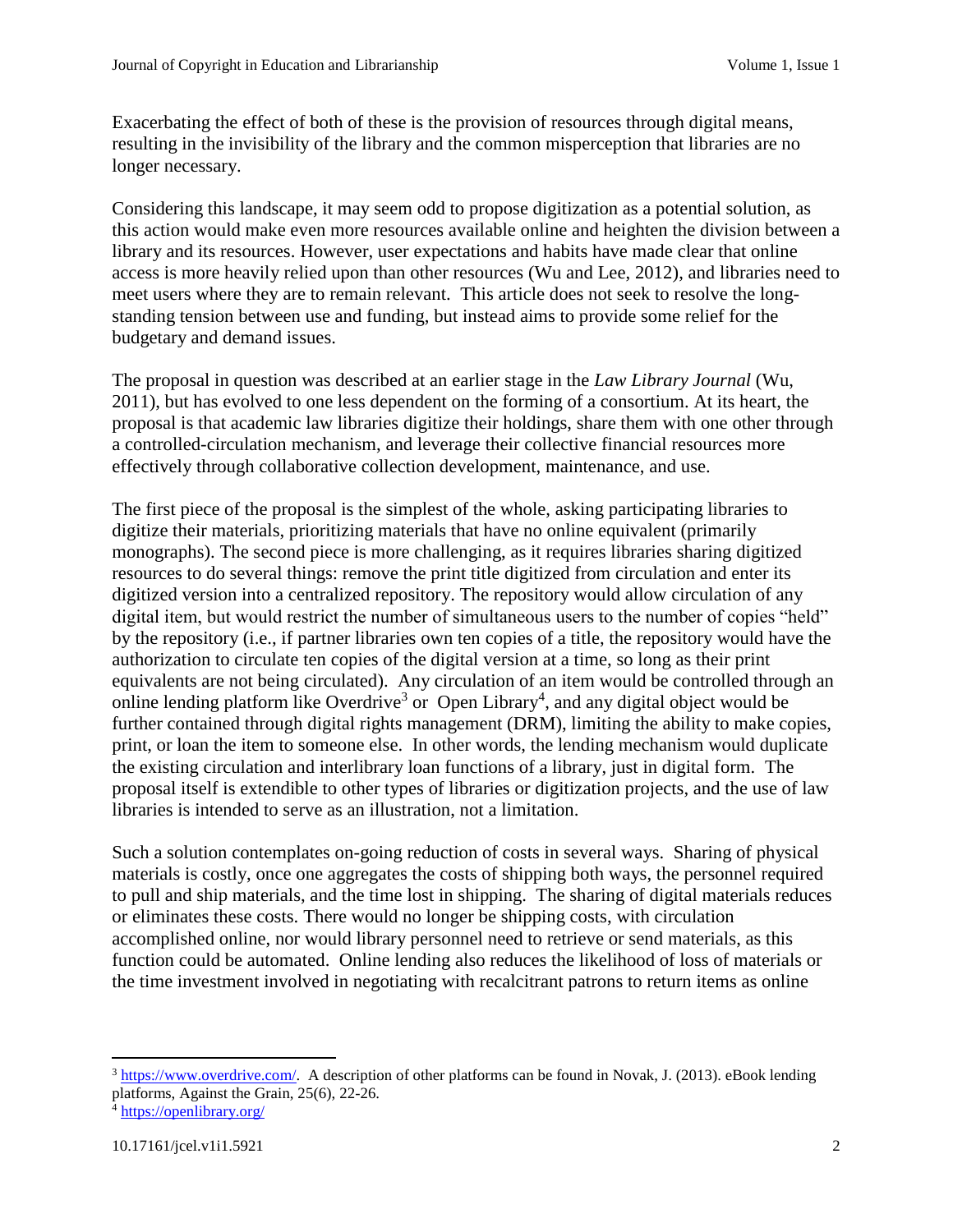lending platforms enable immediate "reclaiming" of an item.<sup>5</sup> On the flip side, of course, are the costs of digitization itself, but as only one library would need to digitize a title held by many, the costs are less daunting when shared by all partners. Further, the practical reality is that while funders may be reluctant to fund print acquisitions, there are many more funding options for digitization.

There would also be a reduction in costs for the individual researcher. Presently, the novice researcher often only searches for online materials, not realizing the treasure trove of resources available only in print. Even though discovery platforms allow the simultaneous searching of print and e-resources, the fact that one set of resources is full-text while the other only contains basic bibliographic information constrains the effectiveness of the search. The digitization of printed materials and inclusion of their texts in a discovery platform ensure a level playing field for a search of all resources, regardless of their original formats. All could be searched simultaneously and in an equivalent fashion. Even the expert scholar could see savings in the time necessary to identify the titles necessary to her research and in retrieving the item. There would be even greater savings in the use of special collections, where the researcher often has to travel to the owning library's location to access the resource. If these collections are digitized and made available through an online platform, the time and expense of travel may be reduced or eliminated.

Though many libraries have expressed interest over the years in such a project, almost every conversation on the topic has stopped once in-copyright materials come under discussion. The three exceptions are where litigation is unlikely or where there is an accepted exception: orphan works, providing digital materials for disabled persons, and limited-access archiving. It is not that librarians doubt that building and using such a collection is fair use, but their (and their universities') anticipation of the threats of litigation and the associated costs have stunted academic library exploration into more broadly useful digital collections.

Recent decisions in *Cambridge University Press v. Patton* (2014), *Authors Guild, Inc. v. HathiTrust* (2014), and *Authors Guild, Inc. v. Google* (2015) all breathe life into efforts to build a working collaborative digital library, removing some perceived barriers, and allowing libraries to concentrate on narrower copyright issues. This article will provide readers with a brief review copyright and a description of notable eras within fair use for libraries, before advancing to a discussion of the most recent court opinions and their spawning of a new era.

# **Part I: Copyright and Fair Use**

Article I, Section 8, Clause 8 of the U.S. Constitution reads:

Congress shall have the power…[t]o promote the progress of Science and the Useful Arts, by securing for limited Times to Authors and Inventors the exclusive Right to their respective Writings and Discoveries.

Known as the Copyright Clause, this declaration demonstrates that copyright was always a means to an end, not an end in and of itself. Granting rights to authors to protect their works was

 $<sup>5</sup>$  Technologically, this often is not a true reclaiming but a control mechanism to restrict access to a title if use is not</sup> authorized. However, for the majority of the user population, it functions the same way.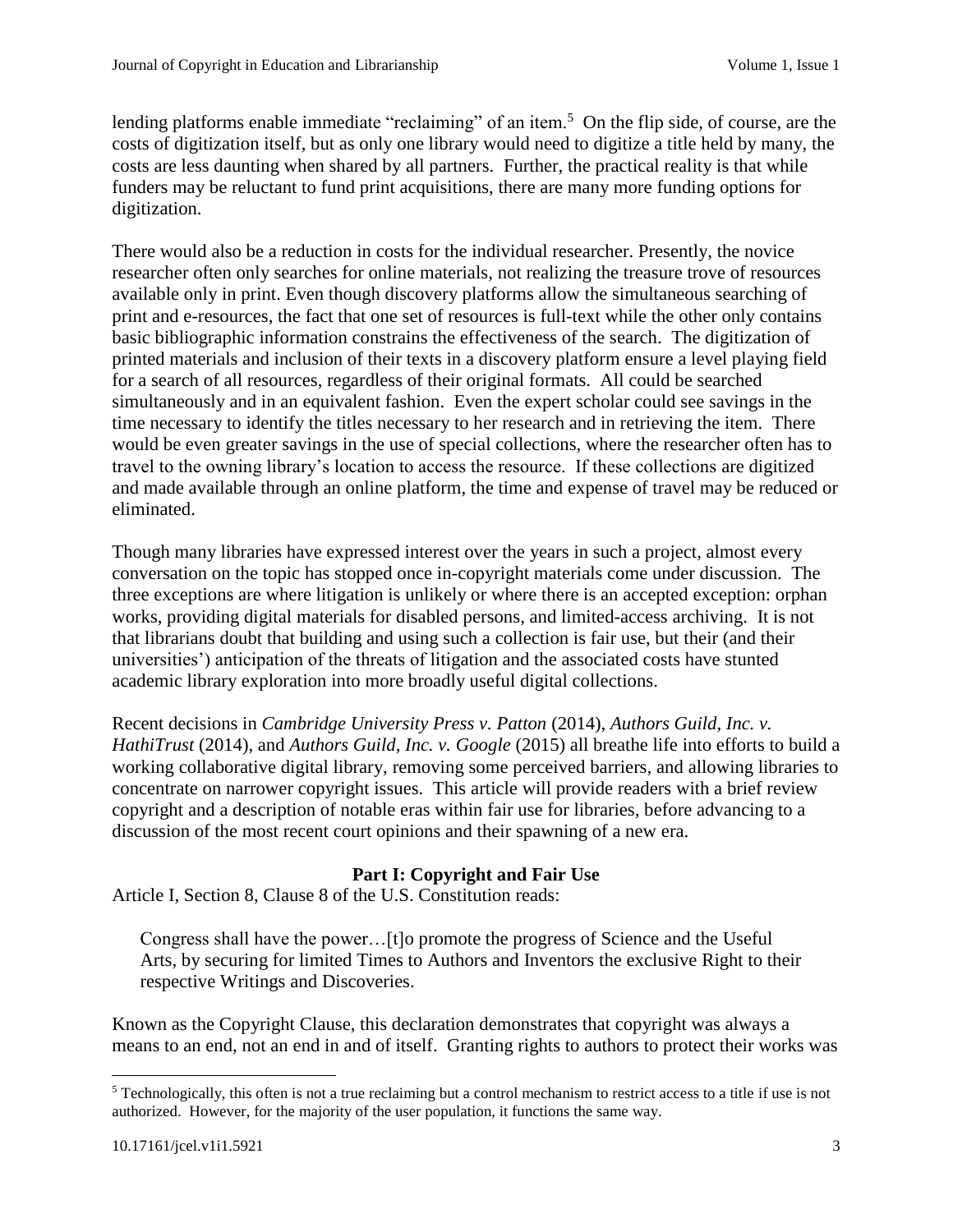seen as necessary to ensure continued creative output (Nimmer),<sup>6</sup> and despite research showing that neither remuneration nor a long term of protection is necessary for rapid and robust growth of the creative commons (Tushnet, 2009),<sup>7</sup> this general principle remains the motivating force for many copyright laws.

In furtherance of the Copyright Clause, then, Congress undertook the drafting of several copyright acts, the most extensive of which is the one still in effect today, albeit in somewhat altered form: the Copyright Act of 1976. The act's framework is largely structured to favor the copyright owner, and the broadest of its provisions can be found in the granting of exclusive rights to copyright owners for limited times, captured in in sections 106 and 106A (17 U.S.C. §§106, 106A). These authors' rights are then followed by (mostly) narrow exclusions in sections 107 through 122 (17 U.S.C. §§107-122).

Section 107 is notable in these exclusions, as its protections are not narrowly circumscribed. It is drafted in terms as broad as the original grant. Section 107 speaks to fair use, an affirmative defense to copyright infringement, permitting uses of copyrighted works in conditions that advance societal interests and do not rob the author of the fruits of his labor. Section 107 reads:

Notwithstanding the provisions of [sections 106](https://a.next.westlaw.com/Link/Document/FullText?findType=L&pubNum=1000546&cite=17USCAS106&originatingDoc=N646536A0A06711D8B8FABFF7D35FC9C0&refType=LQ&originationContext=document&transitionType=DocumentItem&contextData=(sc.Search)) and [106A,](https://a.next.westlaw.com/Link/Document/FullText?findType=L&pubNum=1000546&cite=17USCAS106A&originatingDoc=N646536A0A06711D8B8FABFF7D35FC9C0&refType=LQ&originationContext=document&transitionType=DocumentItem&contextData=(sc.Search)) the fair use of a copyrighted work, including such use by reproduction in copies or phonorecords or by any other means specified by that section, for purposes such as criticism, comment, news reporting, teaching (including multiple copies for classroom use), scholarship, or research, is not an infringement of copyright. In determining whether the use made of a work in any particular case is a fair use the factors to be considered shall include— (1) the purpose and character of the use, including whether such use is of a commercial nature or is for nonprofit educational purposes;

(2) the nature of the copyrighted work;

(3) the amount and substantiality of the portion used in relation to the copyrighted work as a whole; and

(4) the effect of the use upon the potential market for or value of the copyrighted work. The fact that a work is unpublished shall not itself bar a finding of fair use if such finding is made upon consideration of all the above factors.

This language in 1-4 is the codification of the common law concept of fair use as articulated by Justice Joseph Story in *Folsom v. Marsh* (1841). Though Justice Story set forth the factors, he did not did not provide any definitions or weights to any of the factors. In his own words,

This is one of those…questions, arising in the administration of civil justice, in which it is not, from the peculiar nature and character of the controversy, easy to arrive at any satisfactory conclusion, or to lay down any general principles applicable to all cases…[I]n cases of copyright, it is often exceedingly obvious, that the whole substance of one work has been copied from another, with slight omissions and formal differences only, which can be treated in no other way than as studied evasions; whereas, in other

 $\overline{a}$  $6$  Nimmer, M.B. & Nimmer, D. Nimmer on copyright,  $§1.03$ .

<sup>&</sup>lt;sup>7</sup> Tushnet, R. (2009). Economies of desire: fair use and marketplace assumptions, 51 William & Mary Law Review, 51(2), 513-546. ("…the desire to create can be excessive, beyond rationality, and free from the need for economic incentive. Psychological and sociological concepts can do more to explain creative impulses than classical economics.")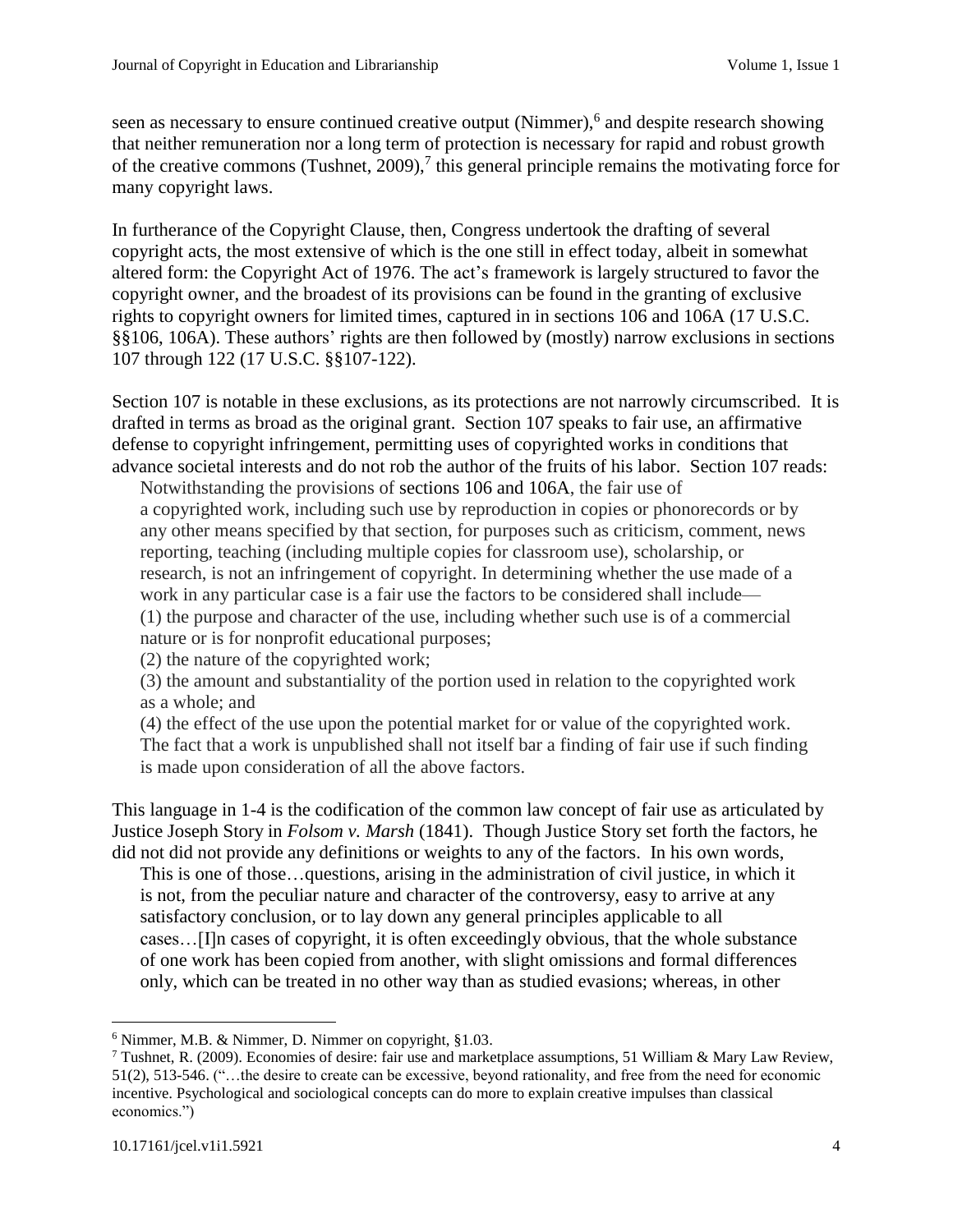cases, the identity of the two works in substance, and the question of piracy, often depend upon a nice balance of the comparative use made in one of the materials of the other; the nature, extent, and value of the materials thus used; the objects of each work; and the degree to which each writer may be fairly presumed to have resorted to the same common sources of information, or to have exercised the same common diligence in the selection and arrangement of the materials. Thus, for example, no one can doubt that a reviewer may fairly cite largely from the original work, if his design be really and truly to use the passages for the purposes of fair and reasonable criticism. On the other hand, it is as clear, that if he thus cites the most important parts of the work, with a view, not to criticise, but to supersede the use of the original work, and substitute the review for it, such a use will be deemed in law a piracy. A wide interval might, of course, exist between these two extremes, calling for great caution and involving great difficulty, where the court is approaching the dividing middle line which separates the one from the other.<sup>8</sup>

In other words, while he could identify what factors could be considered, he felt that the very nature of intellectual property was too protean to allow for the easy application of rules. Other courts seemed to agree, as between 1841 and 1976, they often cited Folsom but did not follow a consistent formula in application.

Congress also agreed that flexibility was needed and sought to retain it when it codified the concept of fair use.<sup>9</sup> In crafting the statutory language, though, it inadvertently made an already complex concept even more difficult to understand or apply. First, it delineated a four factor test that, while non-exclusive, was easiest to apply if treated as all-inclusive. As law is an institution that depends on consistency and precedent, courts are not well equipped to deal with a statute that both prescribes a test but provides no instructions for application. Second, it included an exemplar of fair use --- "teaching (including multiple copies for classroom use)" --- that could be read as an exception to the four factors. Third, it included in its legislative history the Agreement on Guidelines for Classroom Copying in Not-For-Profit education Institutions with Respect to Books and Periodicals.<sup>10</sup> Though this agreement explicitly opens with

The purpose of the following guidelines is to state the minimum and not the maximum standards of educational fair use under Section 107… The parties agree that the conditions determining the extent of permissible copying for educational purposes may change in the future; that certain types of copying permitted under these guidelines may not be permissible in the future; and conversely that in the future other types of copying not permitted under these guidelines may be permissible under revised guidelines.

the fact that it contains prohibitions on conduct contradicts the language about minimum standards. As a whole, then, the codification of fair use served to provide no more clarity than Justice Story's longer description of fair use, and in fact, made fair use more difficult to apply than in earlier times.

 $\overline{a}$ 

<sup>8</sup> Folsom v. Marsh, 9 F. Cas. 342 (D. Mass. 1841) at 344-45.

<sup>&</sup>lt;sup>9</sup> H.R. Rep. No. 94-1476 (1976).

<sup>&</sup>lt;sup>10</sup> H.R. Rep. No. 94-1476 (1976).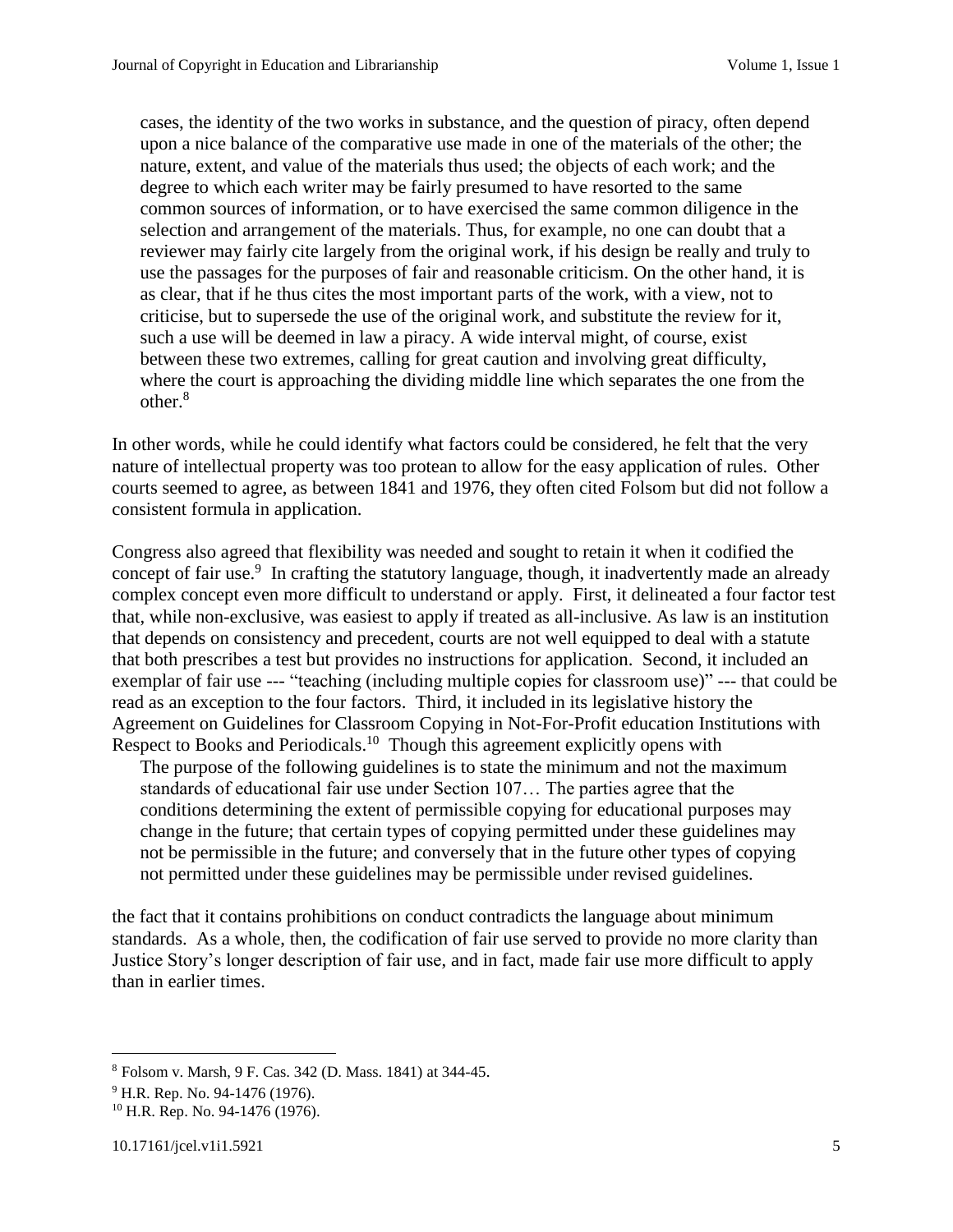The statute is often described as being in three parts: the preamble including exemplars of fair use; the (non-exclusive) four-pronged test of fair use; and a statement about unpublished works (added in 1992 to counter the effects of *Harper & Row (*1985)). Of these, the second part --- the four pronged test --- has received the most attention, both by judges and by scholars. Though there is disagreement as to whether there really are four prongs, or only one factor with multiple facets (Beebe, 2008),<sup>11</sup> courts continue to address all four points as distinct ones in their analyses. The four factor test, which had been intended to provide a minimum floor for the issues to be considered in determining if a use was a fair one, has taken on an entirely different meaning over the years. It has morphed from a fuzzy test, much like what Justice Story had described, to a rigid application of the four factors, and only the four factors (Beebe, 2008).<sup>12</sup>

The first factor, nature and character of use, was relevant insofar as it spoke to the two interests of copyright. Where use was commercial, there was a greater likelihood that the use would not be fair. Copyright laws were intended to support an author's or copyright owner's ability to reap the rewards of her own work or investment, and commercial exploitation of a copyrighted work by someone other than the owner, therefore, ran contrary to this intent. If the nature and character of use, on the other hand, were informative (e.g., news reporting) and non-commercial, this factor was more likely to weigh towards fair use. This factor is one of the most influential factors, and in recent years has become the most influential factor (Netanel, 2011),<sup>13</sup> for reasons that will be detailed in later sections. Note that "commercial" is not the same as for-profit, and there are instances where an entity can receive direct or indirect rewards from use of a copyrighted work while the activity itself will see be seen as non-commercial in nature. (Cambridge University Press v. Patton, 2014).

The second factor, the nature of the copyrighted work, recognizes a sliding scale of protection applying to copyrightable works dependent on their content. As copyright rewards creativity, more creative works (e.g., fiction) are seen as more deserving of copyright protection than others (e.g., non-fiction). In fair use assessments, "[the] law generally recognizes a greater need to disseminate factual works than works of fiction or fantasy." (Harper & Row v. Nation Enterprises,  $1985$ <sup> $14$ </sup> This concept is supported in copyright far beyond the examination of fair use. For example, there are explicit exclusions within copyright laws and regulations for categories of works that are not protected (e.g., facts) (17 U.S.C. §102(b) and 37 C.F.R. §202.1)<sup>15</sup> and cases have repeatedly limited copyright protection for works that draw heavily on fact or common knowledge.<sup>16</sup> Therefore, the less creative the work, the stronger the case for fair use. This factor is one of the easiest to evaluate, but is typically not definitive. (Beebe,  $2008$ )<sup>17</sup>

 $\overline{a}$ 

<sup>&</sup>lt;sup>11</sup> Beebe, B. An empirical study of U.S. copyright fair use opinions, 1978-2005. (2008). University of Pennsylvania Law Review, 156(3), 549-624 at 617.

<sup>&</sup>lt;sup>12</sup> Beebe, B. An empirical study of U.S. copyright fair use opinions, 1978-2005. (2008). University of Pennsylvania Law Review, 156(3), 549-624 at 561-62.

<sup>&</sup>lt;sup>13</sup> Netanel, N.W. (2011). Making sense of fair use, 15 Lewis & Clark Law Review, 15(3), 715-771 at 743-744.

<sup>14</sup> Harper & Row v. Nation Enterprises*,* 471 U.S. 539 (1985) at 563.

<sup>15</sup> 17 U.S.C. §102(b); 37 C.F.R. §202.1.

<sup>&</sup>lt;sup>16</sup> Feist Publications, Inc. v. Rural Telephone Service Co., 499 U.S. 340 (1990) (limiting protection of basic directories); Baker v. Selden, 101 U.S. 99 (1879) (limiting protection of forms); Hoehling v. University City Studios, Inc., 618 F.2d 972 (noting that scenes a faire are not protected by copyright).

<sup>&</sup>lt;sup>17</sup> Beebe, B. An empirical study of U.S. copyright fair use opinions, 1978-2005. (2008). University of Pennsylvania Law Review, 156(3), 549-624 at 610.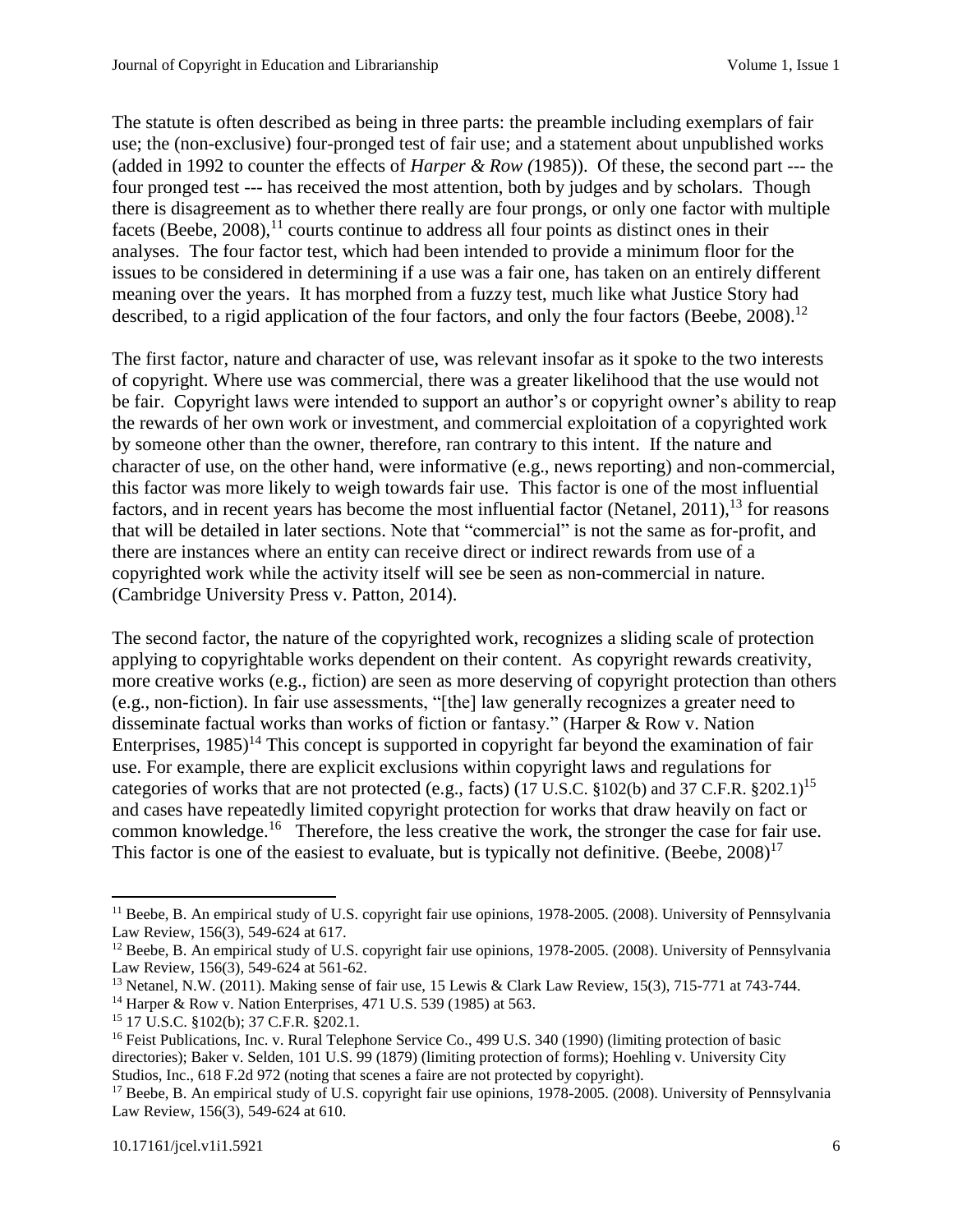Amount and substantiality is the third factor, and at one time, was as simple to weigh as the second factor. The more of a work that was taken, the more likely the factor would weigh against fair use, and there was a time when the taking of an entire work ended the analysis. (Worldwide Church of God v. Philadelphia Church of God, 2000).<sup>18</sup> Since the advent of duplicating technologies, though, courts have had to adapt their analyses. Where copying an entire work in an analog world would have been infringement, the caching of entire works by a computer (e.g., website) to assist in transmission is not seen as infringing on the rights of the copyright owner (Patry),<sup>19</sup> whether under the theory that the reproduction is temporary or under the fair use defense. In fair use, amount and substantiality has become a factor that cannot be evaluated independently. Instead, it merges with factor one so that the test is now whether "the amount and substantiality of the portion used ... are reasonable in relation to the purpose of the copying." (Campbell v. Acuff, Rose,  $1994$ )<sup>20</sup> Since this factor depends on another, it also is rarely definitive in resolving a dispute where fair use is raised.

The last factor, market effect, has always been the most difficult to identify and evaluate. While this factor is still evolving, courts have generally agreed on some basic guidelines. Nimmer describes the test as "whether unrestricted and widespread conduct of the sort engaged in by the defendant ... would result in a substantially adverse impact on the potential market" for the original.<sup>21</sup> Where the defendant's work substitutes for the copyright owner's, this factor will weigh heavily against fair use. Market effects that are indirect --- such as reducing the market for an author's work by making a popular, stinging parody of it --- generally will not be counted as a market effect for the purposes of factor four analysis. Up until the last decade, this was the most influential factor and predicted in over 95% of the cases the outcome of any fair use analysis. (Beebe, 2008)<sup>22</sup>

The factors, at first glance, seem straightforward even if broad, but the courts, in their interpretation, have tended to confuse more than clarify. In fact, some scholars have criticized the courts heavily for seeming to bend the prongs of fair use to whatever ends they seek.

Courts tend first to make a judgment that the ultimate disposition is fair use or unfair use, and then align the four factors to fit that result as best they can. At base, therefore, the four factors fail to drive the analysis, but rather sere as convenient pegs on which to hang antecedent conclusions. (Nimmer,  $2003)^{23}$ 

Though empirical studies have shown that courts have been less arbitrary than Nimmer suggests,  $24$  they have also demonstrated why there continues to be considerably confusion over fair use. First, the Supreme Court has declined to explicitly correct prior interpretations of fair

<sup>&</sup>lt;sup>18</sup> Worldwide Church of God v. Philadelphia Church of God, Inc., 227 F.3d 1110 at 1118 (2000) ("copying an entire work militates against a finding of fair use.")

<sup>19</sup> Patry, W.F. Patry on copyright, §21:39.

<sup>&</sup>lt;sup>20</sup> Campbell v. Acuff Rose Music, Inc., 510 U.S. 569 (1994) at 586-87.

<sup>21</sup> Nimmer, M.B. & Nimmer, D. Nimmer on copyright, §13.05.

<sup>&</sup>lt;sup>22</sup> Beebe, B. An empirical study of U.S. copyright fair use opinions, 1978-2005. (2008). University of Pennsylvania Law Review, 156(3), 549-624 at 617.

<sup>&</sup>lt;sup>23</sup> Nimmer, D. (2003). "Fairest of them All" and other fairy tales of fair use. Law & Contemporary Problems 66(1-2), 263-288 at 281.

<sup>&</sup>lt;sup>24</sup> Netanel, N.W. (2011). Making sense of fair use, 15 Lewis & Clark Law Review, 15(3), 715-771 at 721.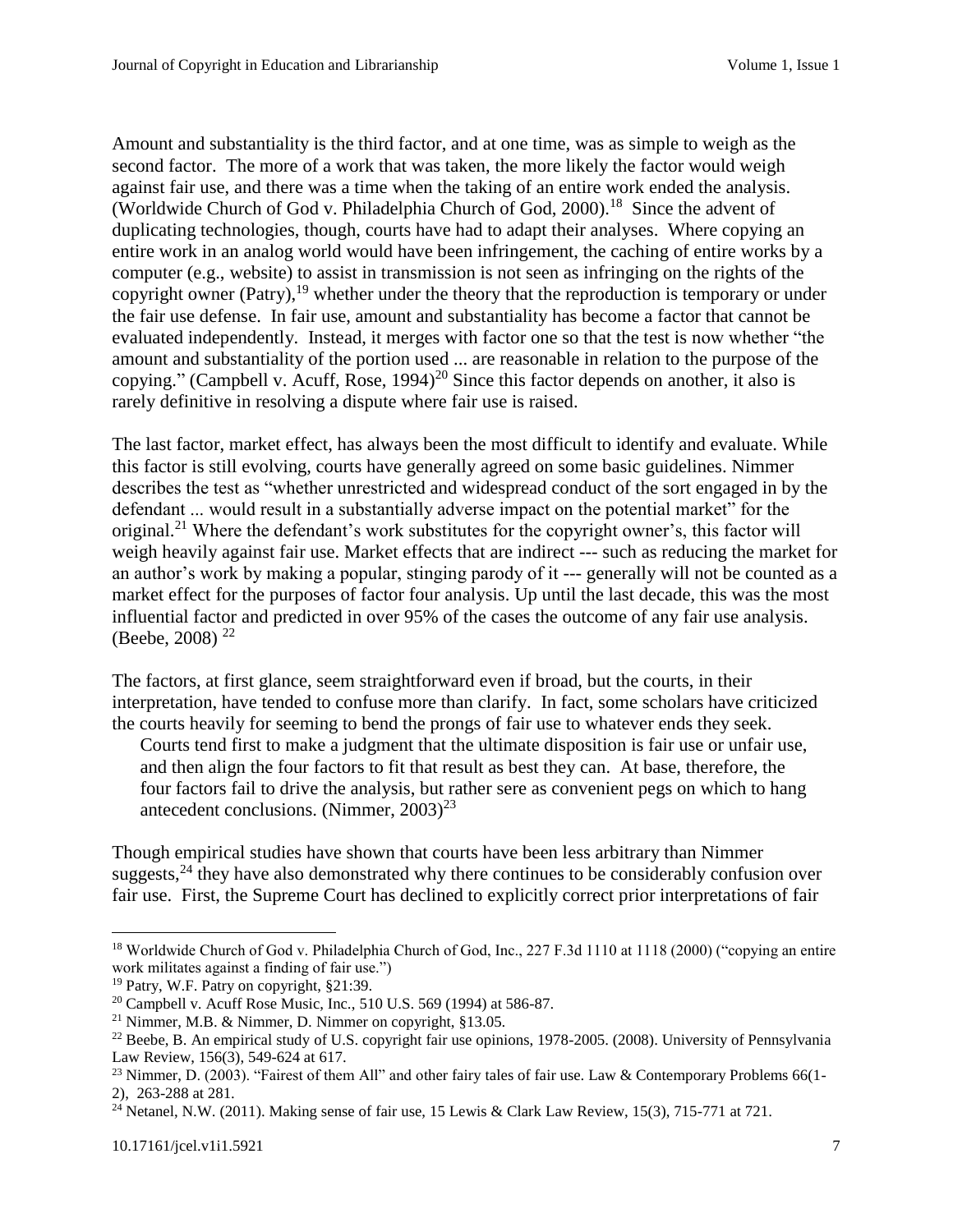use, even where lower courts have split in their application of Supreme Court precedent. The clearest example of this is in Sony v. Universal (1984), where the Court had stated in dicta, "every commercial use of copyrighted material is presumptively an unfair exploitation of the monopoly privilege that belongs to the owner of the copyright."<sup>25</sup> Lower courts cite this language repeatedly to support a defeat of a fair use claim, despite the text being non-binding and irrelevant in Sony. The Supreme Court has noted this misapplication and has had multiple opportunities to correct the effect. However, they have inadvertently created greater misunderstanding in every attempt to clarify by simultaneously claiming that application of the Sony statement on commerciality was wrong but then reiterating the statement that caused the confusion in the first place. (Beebe,  $2008$ )<sup>26</sup>

With this historical background, libraries' and universities' fears of litigation are unsurprising. Pursuing a course of digitization when litigation is likely and the outcome unpredictable increases the potential loss to the entity undertaking the action. Not only could universities be held liable for damages for infringement plus attorneys' fees, but if found to have infringed, they could lose access to the digitized works as well their investment of time and effort to create those electronic documents. Without certainty, libraries have no safe way forward.

Before moving to the next section, it is important to note that two other statutes are relevant when talking about libraries and fair use, as they intersect regularly with 107 analyses. These are sections 121 (17 U.S.C §121) and section 108 (17 U.S.C. §108). In brief, section 121 recognizes how difficult it may be for visually impaired individuals to obtain copies of reading materials in usable formats and carves out an exception to entities that provide specialized formats for the blind or disabled. Section 108 carves out copyright exceptions, including preservation and interlibrary loan, for libraries and archives so long as the entities strictly comply with limits placed on the type and manner of reproduction and distribution that can be done. While neither of these sections plays a significant role in this article, both are necessary to the operations of libraries as they navigate copyright and fair use.

The next section will explore the development of fair use and libraries over four different eras.

# **Part II: Fair use eras**

When Congress drafted the Copyright Act of 1976, the specter of technology was already looming. The most contentious sections in the act were those where technology was seen to be a potential game changer, and fair use was one of these sections (Patry,  $1985$ ).<sup>27</sup> Photocopiers had been introduced to businesses in the late 1950s and were becoming common in libraries and archives in addition to businesses. The final language of the act, along with its legislative history, reflect the drafters' struggle with technology, especially in light of the fact that it was so new that actual impact could not be predicted. Little could they have foreseen exactly what an impact technology would make to copyright and fair use.

 $\overline{a}$ <sup>25</sup> Sony Corporation of America v. Universal Studios, Inc., 464 U.S. 417 (1984) at 451.

<sup>&</sup>lt;sup>26</sup> Beebe, B. An empirical study of U.S. copyright fair use opinions, 1978-2005. (2008). University of Pennsylvania Law Review, 156(3), 549-624 at 599-601 (describing the Supreme Court's contradictory statements on commercial effect and fair use from *Sony* through *Campbell*).

<sup>&</sup>lt;sup>27</sup> Patry, W.F. (1985). The fair use privilege in copyright law. At page 351. Washington, DC: BNA Books.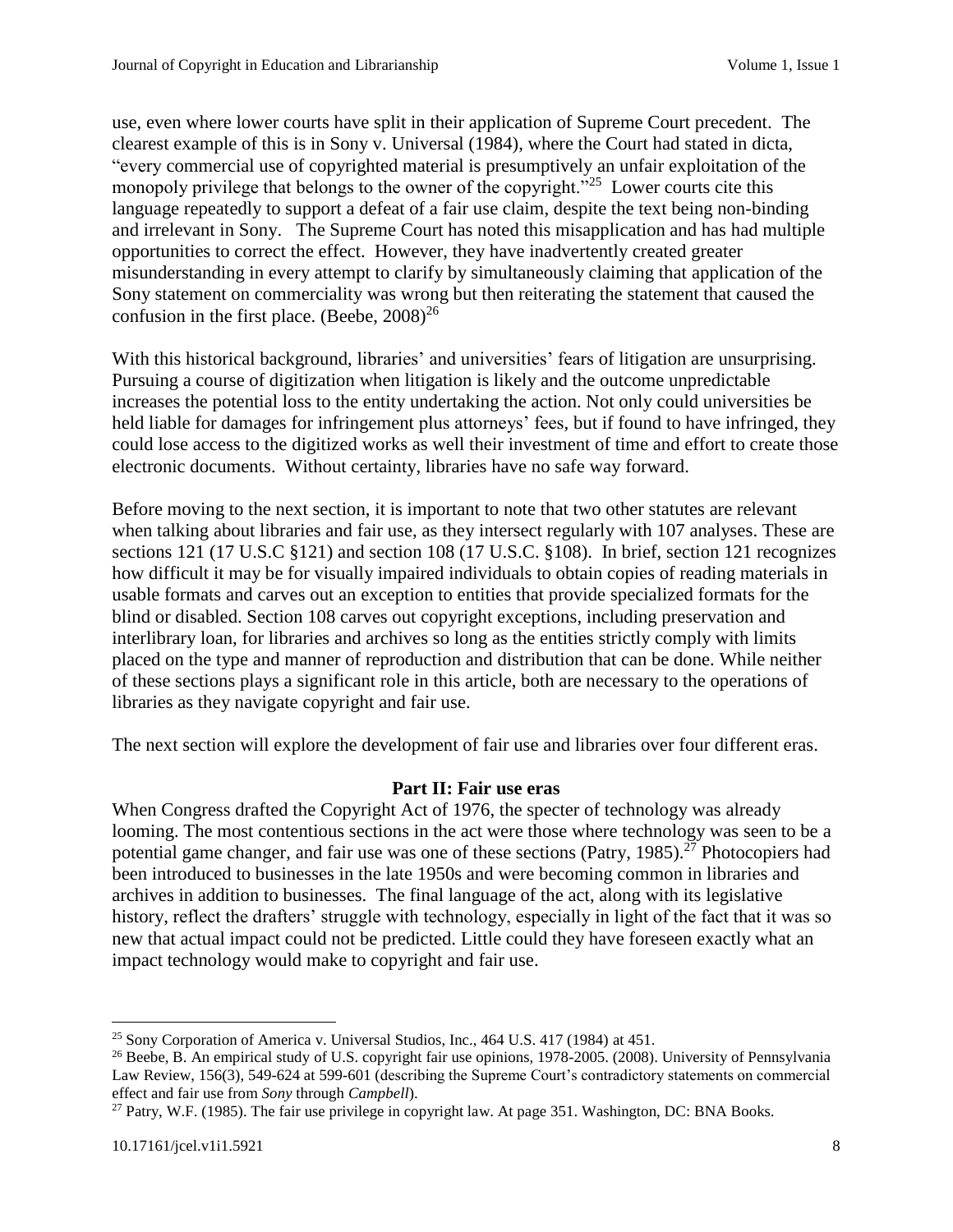To better highlight technologically driven advances in fair use, this paper summarizes major developments by dividing case law up by eras.

### *Pre-Technology Era (pre-1983)*

Though photocopiers and other technologies (e.g., recording devices) did exist in this era, they were all analog and largely time-consuming to use. For that reason, they are included in the pretechnology stage, despite their advances over more manual duplication efforts. In this era, the analysis of the four factors in any case was casual at best. While there was a slight shift in the approach in 1978, when the current Copyright Act (and section 107) went into effect, fair use was a rarely asserted defense. Libraries did not face much scrutiny, and only one relevant case was found.

Williams & Wilkins in 1973 involved a publisher suing the library of the National Institutes of Health for photocopying articles for their employees. The library routed a copy of each journal to those interested, and upon request, the library would photocopy an article for the requesting researcher. It would not make multiple copies for any researcher, typically limited copies to only one article from any given journal issue for any one researcher, and limited the number of pages that it would copy in any request. The library neither monitored the reasons for the requests nor did they require that the materials be returned. The court found the use to be fair, as the purpose of the copying was solely for the development and dissemination of knowledge, the works copied were factual in nature, the library had established reasonable limits on how much could be copied, and there was limited market effect.

The decision was split four to three, appealed to the Supreme Court, and was affirmed by an equally divided Court. The Copyright Act of 1976 was passed shortly after the Williams case was decided, and two pieces within its legislative history make it appear as if the case had had some influence on the development of fair use and Congress' view of it. The first is the House Report accompanying the legislation, which outlines the relationship between 107 and 108 for libraries:

The Register of Copyrights has recommended that the committee report describe the relationship between this section and the provisions of section 108 relating to reproduction by libraries and archives. The doctrine of fair use applies to library photocopying, and nothing contained in section 108 "in any way affects the right of fair use." No provision of section 108 is intended to take away any rights existing under the fair use doctrine. To the contrary, section 108 authorizes certain photocopying practices which may not qualify as a fair use.<sup>28</sup>

This serves to reiterate Williams' recognition of the unique status of libraries and their importance to society. The second, less deferential provision, is from the Senate Report on 108:

Subsection (g)… does not authorize the related or concerted reproduction of multiple copies of the same material whether made on one occasion or over a period of time, and whether intended for aggregate use by one individual or for separate use by the individual members of a group. For example, if a college professor instructs his class to read an

 $\overline{\phantom{a}}$ <sup>28</sup> H.R. Rep. No. 94-1476 (1976) at 74.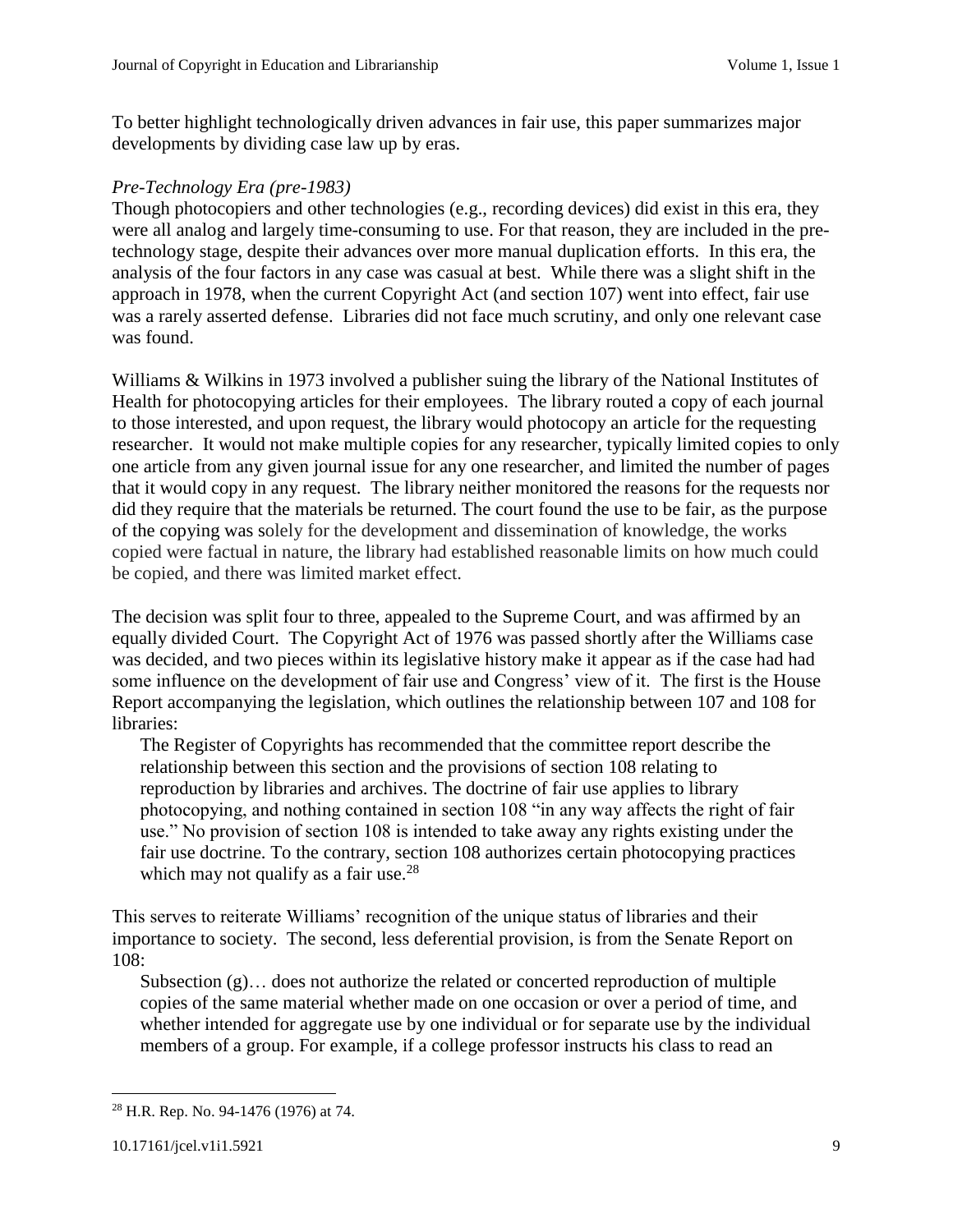article from a copyrighted journal, the school library would not be permitted, under subsection  $(g)$ , to reproduce copies of the article for the members of the class.

While it is not possible to formulate specific definitions of "systematic copying," the following examples serve to illustrate some of the copying prohibited by subsection (g).

- 1. A library with a collection of journals in biology informs other libraries with similar collections that it will maintain and build its own collection and will make copies of articles from these journals available to them and their patrons on request. Accordingly, the other libraries discontinue or refrain from purchasing subscriptions to these journals and fulfill their patrons' requests for articles by obtaining photocopies from the source library.
- 2. A research center employing a number of scientists and technicians subscribes to one or two copies of needed periodicals. By reproducing photocopies of articles the center is able to make the material in these periodicals available to its staff in the same manner which otherwise would have required multiple subscriptions.
- 3. Several branches of a library system agree that one branch will subscribe to particular journals in lieu of each branch purchasing its own subscriptions, and the one subscribing branch will reproduce copies of articles from the publication for users of the other branches.<sup>29</sup>

Though legislative history is not binding, the examples provided by the Senate were illuminating in light of the Williams case, as it signaled that the use that had been deemed fair in that case perhaps should not have been. Even as the Senate made these determinations, it recognized that libraries were evolving and that Congress would need more guidance on these issues. Congress subsequently established the National Commission on New Technological Uses of Copyrighted Works (CONTU) in an attempt to bring greater resolution to technology and copyright (Public Law 95-573). Unfortunately, CONTU encountered the same difficulties that Congress had. Technologies were still rapidly changing, so much so that it was impossible to come to agreement on terms that would survive their evolution.

The House and Senate Reports also provide libraries with clues on how Congress viewed libraries and copyright in this era. Congress used language in 108 that intentionally broadened protections for libraries beyond those available for other entities. The language adopted also almost exclusively dealt with one of the six rights --- reproduction. Clearly, Congress was primarily concerned about the commercial impact of reproduction as opposed to rights related to distribution or derivative works, issues that would later become as important or more important than reproduction itself.

# *1984-1993*

*Sony* dramatically changed the view of fair use (Sony v. Universal, 1984). In this case, the court had to determine whether Sony's marketing and selling of the Betamax recorder, a device designed to duplicate copyrighted works (i.e., television programs), was copyright infringement. The *Sony* court made three valuable contributions to fair use in its decision, at least in relation to

 $\overline{\phantom{a}}$ <sup>29</sup> S. Rep. No. 94-473 (1976) at 70-71.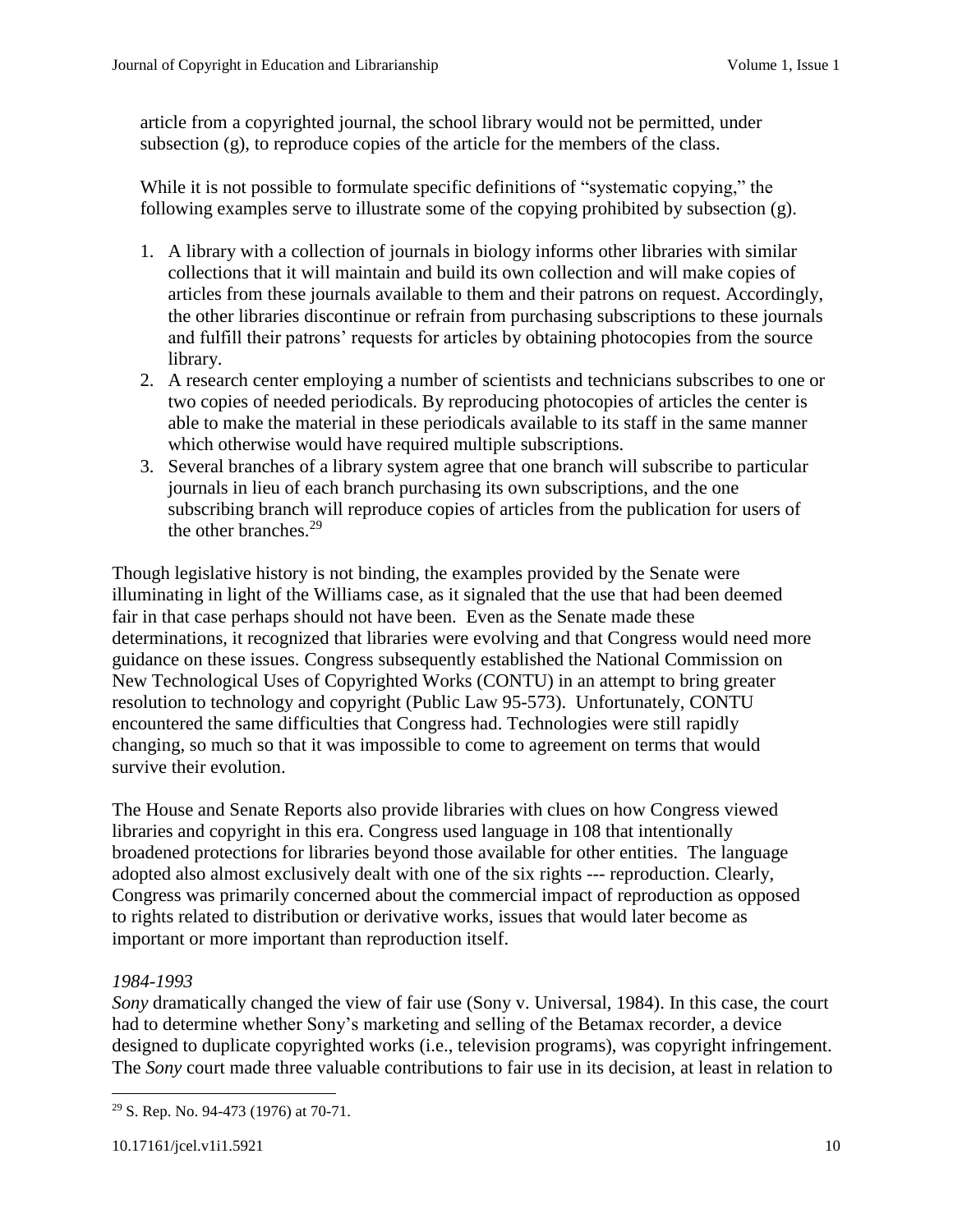libraries and their uses of technology. First, as noted in the description of the factors above, wholesale copying of a work was once presumptively unfair. Sony was the case that modified this factor, acknowledging that copying the whole of a work could be fair under certain circumstances.<sup>30</sup> Second was its recognition that technologies used to infringe can also have substantial non-infringing uses, and that removing the technology from the market because of infringing uses could inflict great societal harm. <sup>31</sup> Balancing these interests, the Court permitted the technology (i.e., Betamax recorder) to continue to be distributed and set the precedent for newer technologies to receive the same treatment. Last, the *Sony* court made it more difficult to prevail in copyright infringement cases where the use was non-commercial by declaring that "[a] challenge to a noncommercial use of a copyrighted work requires proof either that the particular use is harmful, or that if it should become widespread, it would adversely affect the potential market for the copyrighted work."<sup>32</sup> This is a higher burden than mere substitution, as the copies made in this case clearly could substitute for the original.

Thanks to the Sony holding, companies developing and improving equipment for mass reproduction – like high-speed digitization equipment --- prospered.

# *1994-2013*

While the term "transformative use" was coined before *Campbell*, <sup>33</sup> *Campbell* marked the point at which transformative use became a common element in the analysis of fair use's factor one (Campbell v. Acuff Rose, 1994). 34 The court in *Campbell* determined that 2 Live Crew's parody of Roy Orbison's "Pretty Woman" was fair use despite actual copying and a commercial purpose. The heart of the court's analysis rested on "whether the new work merely supersedes the objects of the original creation, or whether and to what extent it is "transformative," altering the original with new expression, meaning, or message. The more transformative the new work, the less will be the significance of other factors, like commercialism, that may weigh against a finding of fair use." 35

While the facts of *Campbell* do not generally apply to libraries, the concept of transformative use and its influence on fair use analyses are relevant not only to libraries but to all users in an era where technological advances made it easier to copy, manipulate, and use copyrighted works in unusual or unanticipated ways. The graphical web came into being in this time frame, as did Google and other major search engines, spawning a series of cases that would test the limits of fair use as applied to innovative technologies.

The most notable of these were *Kelly v. Arriba Soft* (2002) and *Perfect 10 v. Amazon* (2007), both of which involved search engines which crawled the web and displayed thumbnails of

<sup>&</sup>lt;sup>30</sup> Sony Corporation of America v. Universal City Studios, Inc, 464 US 417 (1984) at 450. ("Moreover, when one considers the nature of a televised copyrighted audiovisual work…and that timeshifting merely enables a viewer to see such a work which he had been invited to witness in its entirety free of charge, the fact that the entire work is reproduced…does not have its ordinary effect of militating against a finding of fair use.")

<sup>&</sup>lt;sup>31</sup> Sony Corporation of America v. Universal City Studios, Inc, 464 US 417 (1984) at 456.

<sup>32</sup> Sony Corporation of America v. Universal City Studios, Inc, 464 US 417 (1984) at 451.

<sup>33</sup> Twin Peaks Production Inc. v. Publications Intern, Inc., 996 F.2d 1366 (1993); Basic Books, Inc. v. Kinko's Graphics Corp, 758 F. Supp. 1522 (1991).

<sup>34</sup> Netanel, N.W. (2011). Making sense of fair use, 15 Lewis & Clark Law Review, 15(3), 715-771 at 737.

<sup>35</sup> Campbell v. Acuff Rose Music, Inc., 510 U.S. 569 (1994) at 569.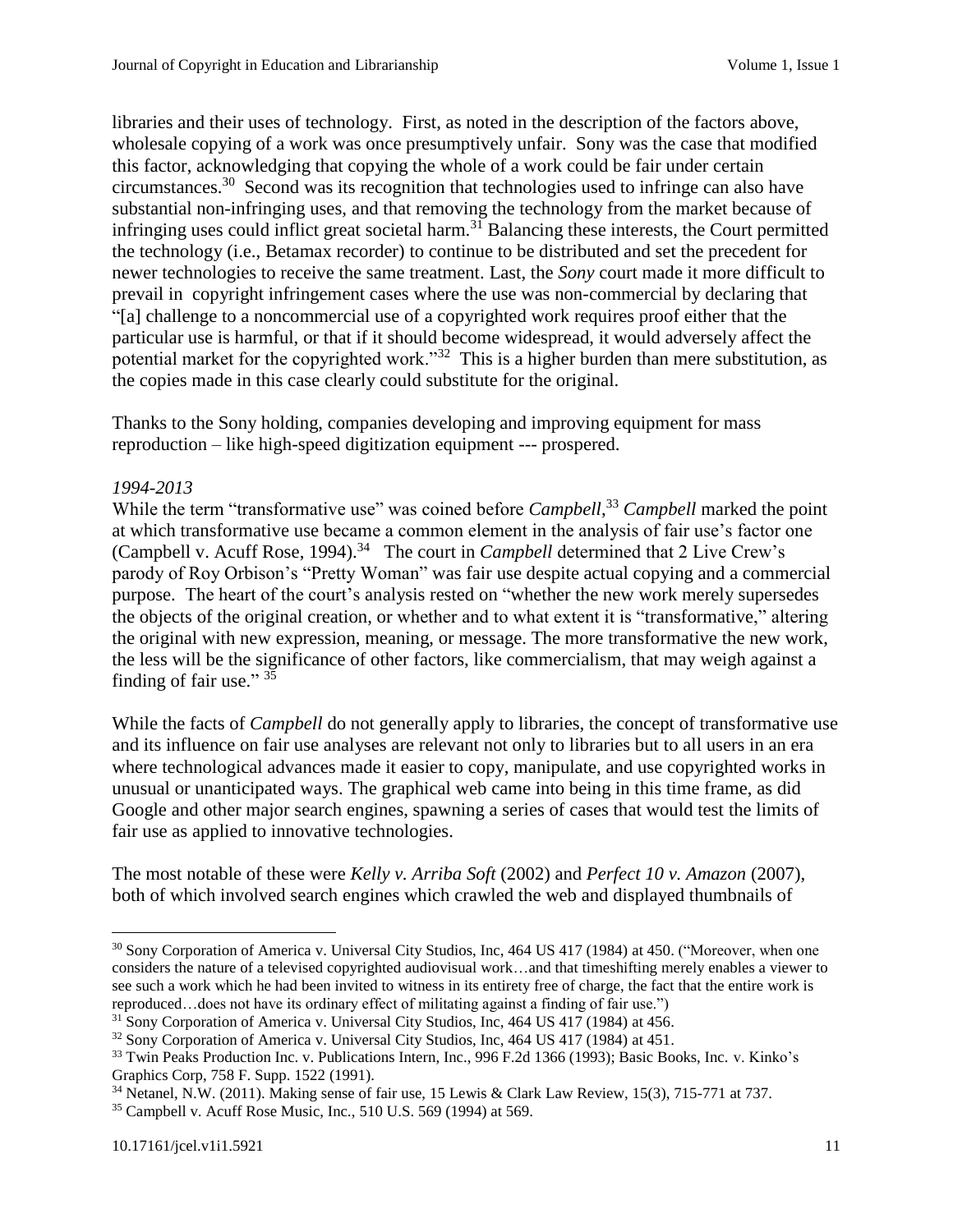images on other websites in their search results. In *Arriba Soft*, the program downloaded the full-sized picture, generated smaller thumbnails to display in search results, and then deleted the full-sized pictures from their servers. Clicking on any of the thumbnails would in-line link to the full-sized image. Google Images' caching of webpages and search of images was the dispute in *Perfect 10.* The plaintiffs in both cases alleged copyright infringement of copyright owners' reproduction, display, and/or distribution rights. Since the purpose of both services was to improve access to information not to create artistic expressions, most of the uses in both cases were determined to be transformative and fair.

These cases combined established a foundation on which libraries and other entities built larger digitization projects. The courts recognized that copyrighted works combined could serve needs beyond those met by each individual work and that such a combination could produce a transformative work benefitting the public and deserving of special consideration in copyright infringement cases. How entities used these concepts to digitize and make available library collections is covered in the next section.

Before moving to that section, though, it is necessary to note that despite the steps forward in the evolution of fair use doctrine, this era also dealt a setback to libraries in the form of a 1994 case similar to *Williams*, but with a notably different outcome. Texaco employed hundreds of researchers and its library ran a routing and photocopying service nearly identical to the one run by NIH in Williams. The primary difference between the two cases was purpose, with NIH performing research services for the government and Texaco researching to improve its commercial performance in the petroleum industry. Texaco was found to be liable for copyright infringement, causing some concern and confusion among libraries. In both *Williams* and *Texaco*, library staff provided copies of journal articles for researchers. The only distinction was in the nature of each entity's business. Given how divided the *Williams* court was and the subsequent Senate Report with language on what should not count as fair use, the Texaco decision made some libraries question if their routing and copying practices were protected or not.

#### **2014-Present**

A series of recent cases builds on the cases in earlier years to make up our present fair use era.

The first of these cases was *Authors Guild v. HathiTrust* (2014). HathiTrust is an organization formed by the libraries that participated in the Google Books project and was founded with the purpose of preserving library materials. Participating libraries deposit their works with HathiTrust, which indexes and stores the works within its repository. It allows all users to search the materials stored, but only owning libraries to view the full-text. Search results note in which works, on what pages, and with what frequency the search term(s) are located, but do not display the full-text of the items themselves. Plaintiffs filed suit against HathiTrust and its member libraries, claiming copyright infringement in the use and storage of materials. The court determined that the digitization and storage of copyrighted works was fair use, as was the use of the digitized works in a database, so long as the full-text of the works remained unseen by the public. Since HathiTrust's database did not supply full-text access to works to anyone other than those supported by section 121, its services were not seen to substitute for original works in a way that would create market harm.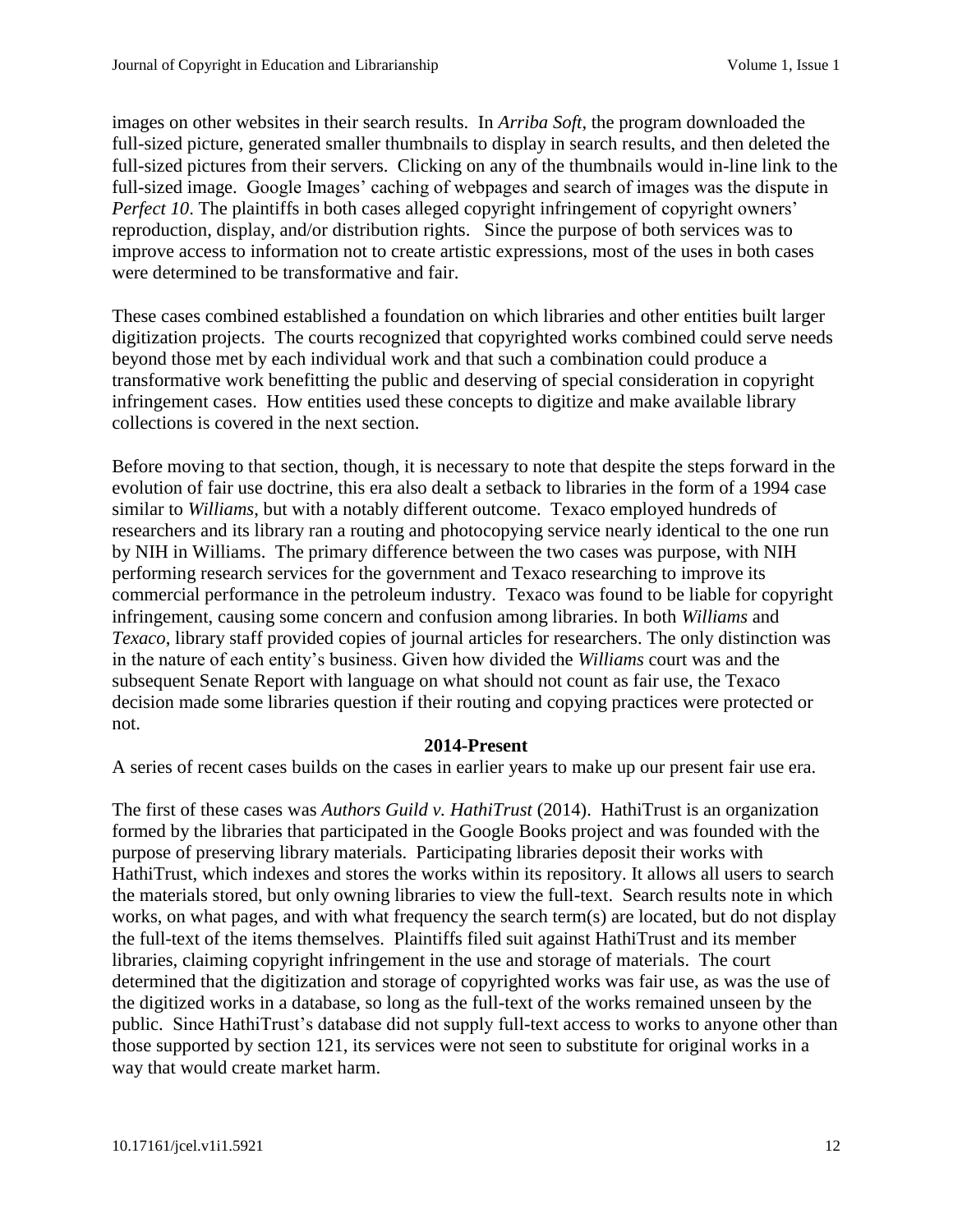For digitization efforts, this ruling brought greater clarity on permitted uses of copyrighted works. The HathiTrust court had pronounced that "the creation of a full-text searchable database is a quintessentially transformative use,"<sup>36</sup> and that in such cases, the other factors in the fair use inquiry would be given less weight. The court had also recognized that in order to create a fully searchable database, it was necessary for the libraries to make copies of the full texts of the works, and that this wholesale copying was permitted under fair use.<sup>37</sup> And, finally, the last part of the holding repudiated of the authors' claim that storage of these works in multiple sites was prohibited by copyright.<sup>38</sup> Libraries' reproduction and storage of multiple copies served efficiency and preservation interests and therefore were within the bounds of fair use.

The second case in the series was Cambridge University Press (Cambridge v. Patton, 2014), in which Georgia State University operated two services that provided digitized or e-copies of works for student use. One was an e-reserves system where materials were uploaded by libraries, and the second was a course management system where faculty uploaded works themselves. In both cases, access to the works was restricted to the students enrolled in the respective courses and works could not be uploaded until faculty had completed a fair use analysis. While this court remanded the fair use analysis to the lower court, it did make several pronouncements that are instructive for libraries engaging in digitization activities. The first was resolving the seeming conflict between the Williams and Texaco cases. The court here explicitly noted that nonprofit educational use may be granted greater protections than the same actions by for-profit entities, even when the educational institution might derive some indirect profits from their actions.<sup>39</sup> The second was a firm reiteration that the four factors are neither exclusive<sup>40</sup> nor intended to be applied rigidly. $41$ 

The last decision in the series was the Second Circuit's in relation to the Google Books Project (Authors Guild v. Google, 2015). As Google displays more of a work to the public than HathiTrust's interface does --- though still not full-text except with permission of the copyright owner --- this case exerted greater pressure on the boundaries of fair use. The authors raised arguments that had not appeared within HathiTrust, including claims that enabling search infringed on authors' derivative rights, that snippets actually could serve as substitutes for original works, and that Google's distribution of copies of digitized works to contributing libraries was infringing. The court summarily dismissed the plaintiff's claim to have a derivative right in the search function as "an author's derivative rights do not include an exclusive right to supply information (of the sort provided by Google) about her works." $42$  It also gave short shrift to the argument that Google's snippet view substitutes for the original work, as there was no

 $\overline{\phantom{a}}$ <sup>36</sup> Authors Guild, Inc., v. HathiTrust, 755 F.3d 87 (2014) at 97.

<sup>&</sup>lt;sup>37</sup> Authors Guild, Inc., v. HathiTrust, 755 F.3d 87 (2014) at 98 ("Because it was reasonably necessary for the HDL to make use of the entirety of the works in order to enable the full-text search function, we do not believe the copying was excessive")

<sup>&</sup>lt;sup>38</sup> Authors Guild, Inc., v. HathiTrust, 755 F.3d 87 (2014) at 99 ("We have no reason to think that these copies are excessive or unreasonable in relation to the purposes identified by the Libraries and permitted by the law of copyright. In sum, even viewing the evidence in the light most favorable to the Authors, the record demonstrates that these copies are reasonably necessary to facilitate the services HDL provides to the public and to mitigate the risk of disaster or data loss.")

<sup>39</sup> Cambridge University Press v. Patton, 769 F.3d 1232 (2014) at 1263-1267.

<sup>40</sup> Cambridge University Press v. Patton, 769 F.3d 1232 (2014) at 1282.

<sup>41</sup> Cambridge University Press v. Patton, 769 F.3d 1232 (2014) at 1258-1260.

<sup>42</sup> Authors Guild v. Google, Inc., 804 F.3d 202 (2015) at 207-208.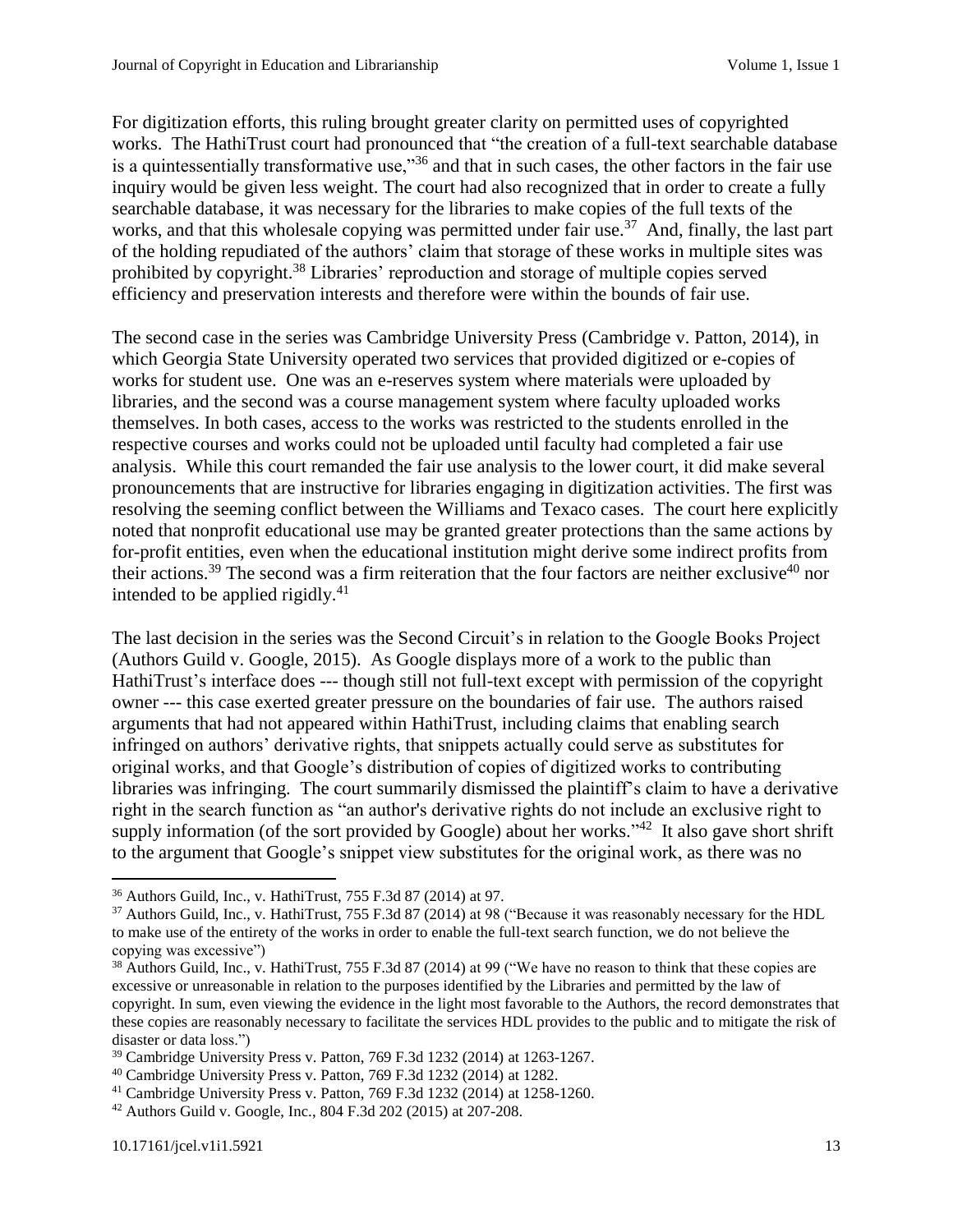series of searches that would result in the entirety of a book being displayed. Even though plaintiffs were able to demonstrate that they could view a fair amount of a book with some effort, the number of hours required to do this was seen to be so unusual as not to serve as a realistic portrayal of likely user behavior.

The court found snippet views to be transformative as they provide context about a work that cannot be gained by the word alone<sup>43</sup> and that "at least as presently structured by Google, the snippet view does not reveal matter that offers the marketplace a significantly competing substitute for the copyrighted work."<sup>44</sup> Further, despite recognizing that plaintiffs might indeed lose sales due to Google's snippet views, this loss did not meet the test for market effect, as any losses would be due to an evaluative assessment (e.g., is this the book I need?) or factual information as opposed to using Google's snippets to substitute for the creative portions of an original work. <sup>45</sup> Also important was the court's reaffirmation that libraries' ability to digitize their own works for a database could be outsourced without increasing liability on the part of the library or the vendor.

Google's creation for each library of a digital copy of that library's already owned book in order to permit that library to make fair use through provision of digital searches is not an infringement. If the library had created its own digital copy to enable its provision of fair use digital searches, the making of the digital copy would not have been infringement. Nor does it become an infringement because, instead of making its own digital copy, the library contracted with Google that Google would use its expertise and resources to make the digital conversion for the library's benefit.<sup>46</sup>

#### **Remaining copyright challenges for library digitization**

Returning now to the proposal to build a collaborative academic law library collection, we examine the challenges remaining even after *Google*. As a reminder, the proposal is to digitize collections to level the playing field for users searching for information and to more effectively collaborate on collection development, access, and maintenance.

The legitimacy of the creation, storage, and use of searchable database from copyrighted materials (where access to those materials was authorized) is no longer in question, as both HathiTrust and Google have affirmed these uses as fair. Similarly, the issues surrounding the actual digitization process have been resolved. Therefore, only one major challenge to fair use remains. Throughout all caselaw, one principle remains intact, that a copy that supplants or

 $\overline{a}$ 

<sup>43</sup> Authors Guild v. Google, Inc., 804 F.3d 202 (2015) at page 218. ("Google's division of the page into tiny snippets is designed to show the searcher just enough context surrounding the searched term to help her evaluate whether the book falls within the scope of her interest (without revealing so much as to threaten the author's copyright interests). Snippet view thus adds importantly to the highly transformative purpose of identifying books of interest to the searcher.")

<sup>44</sup> Authors Guild v. Google, Inc., 804 F.3d 202 (2015) at 222.

<sup>45</sup> Authors Guild v. Google, Inc., 804 F.3d 202 (2015) at 224. ("But the possibility, or even the probability or certainty, of some loss of sales does not suffice to make the copy an effectively competing substitute that would tilt the weighty fourth factor in favor of the rights holder in the original. There must be a meaningful or significant effect "upon the potential market for or value of the copyrighted work.")

<sup>46</sup> Authors Guild v. Google, Inc., 804 F.3d 202 (2015) at 229.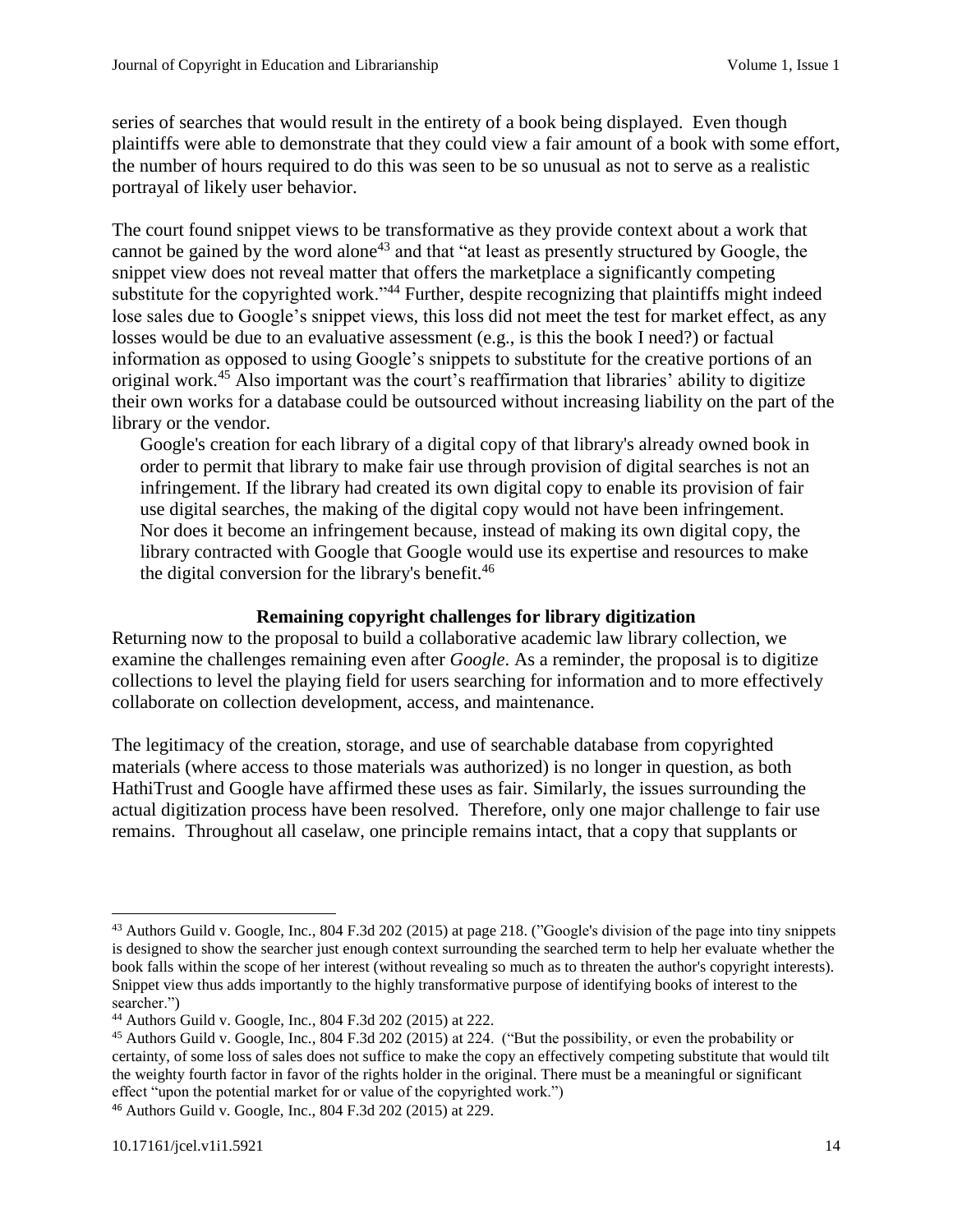substitutes for the original for the same purpose is not fair use.<sup> $47$ </sup> The one notable exception is in *Sony,* where copies of television programming made by private citizens in their own homes with recording technology was considered to be fair use. However, the analysis was limited solely to the recording function, and not the performance or distribution to others,  $48$  so it has limited application in library digitization projects where there is a goal of facilitating the lending of library materials.

As we saw above, there have been cases where wholesale copying has occurred and been declared fair use --- Arribasoft and Perfect 10 being examples --- but in those cases, the digital originals were available freely on other sites, the copies were seen to be inferior to the originals, and therefore not substitutes. The proposal for a digital collaborative collection differs in that the originals are not freely available online, and the copies should not be inferior in quality to the originals, unless digital is seen to be inferior to print.

This history and consistent messaging, though, should not discourage libraries from undertaking this project and risking litigation. The reason this principle remains unchallenged is because no project has accomplished circulation of in-copyright digitized documents in a manner that comports with the spirit of copyright. The purpose and manner of use proposed for this collaborative collection differs from any other case heretofore before the courts, and therefore, it presents an issue of first impression on which libraries can press for a reboot on fair use. Libraries should push for a lessening of reliance on the four factor test and greater attention to a simpler test for fair use: "the use must be of a character that services the copyright objective of stimulating productive thought and public instruction without excessively diminishing the incentives for creativity" (Leval, 1990).

The current four prongs for fair use analysis have increasingly shown their age and inability to adapt to technology, and it often feels as if courts are obligated to engage in strange contortions to reach a reasonable result. The second and third prong are now largely irrelevant in cases of digitization, with almost all cases turning on the transformative nature of the use and market impact regardless of the creativity of the works in question or how much of the work was copied. And, when discussing transformative use, courts struggle to distinguish between transformative uses justifying a fair use defense and the right to make derivative works, the latter of which

 $\overline{a}$ 

<sup>&</sup>lt;sup>47</sup> Folsom v. Marsh, 9 F.Cas. 342 (1841) at 344-45. ("...but to supersede the use of the original work, and substitute the review for it, such a use will be deemed in law a piracy."); Harper & Row v. Nation Enterprises*,* 471 U.S. 539 (1985) at 568, (noting that the fourth factor is concerned with "use that supplants any part of the *normal* market for a copyrighted work"); Authors Guild, Inc., v. HathiTrust, 755 F.3d 87 (2014) at 95. ("A fair use must not excessively damage the market for the original by providing the public with a substitute for that original work."); Authors Guild v Google, 804 F.3d 202 (2015) at 221, 223. ("whether the copy brings to the marketplace a competing substitute for the original, or its derivative, so as to deprive the rights holder of significant revenues because of the likelihood that potential purchasers may opt to acquire the copy in preference to the original"); Williams & Wilkins Co. v. U.S., 487 F.2d 1345 (1973) at 1366. ("It is undisputed that the photocopies in issue here were exact duplicates of the original articles; they were intended to be substitutes for and they served the same purpose as the original articles. They were copies of complete copyrighted works within the meaning of Sections 3 and 5 of the Copyright Act. This is the very essence of wholesale copying and, without more, defeats the defense of fair use.") <sup>48</sup> Sony Corporation of America v. Universal City Studios, Inc, 464 US 417 (1984) at 425.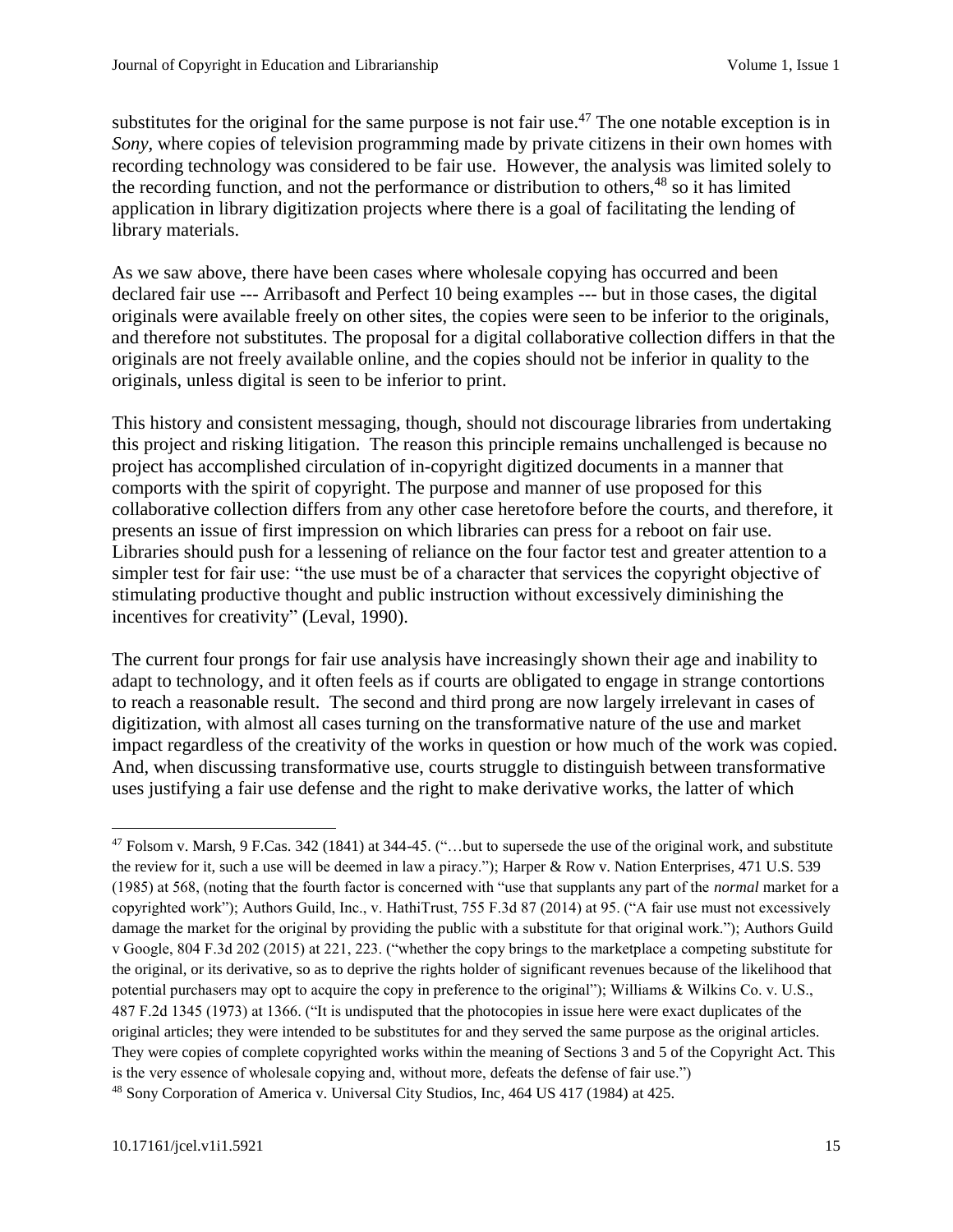belongs exclusively to the copyright owner. Recent cases have shown how challenging this division is, with courts failing to produce a satisfying or clear distinction. The courts in HathiTrust and Google both made the attempt, but both are flawed in expression.

The court in HathiTrust based its transformative assessment on a belief that "[t]here is no evidence that the Authors write with the purpose of enabling text searches of their books,"<sup>49</sup> and explicitly rejected the lower court's determination that a use could be transformative by making an "invaluable contribution to the progress of science and cultivation of the arts."<sup>50</sup> However, there are books that are indexed in detail. If authors could prove that they did write with such an intent, but just executed it poorly, would the analysis of transformative use have changed? From a holistic reading of the court's opinion, it is evident that the case's outcome would not have changed, regardless of the answer to this question, leading readers to conclude that the authors' purpose cannot be the determining factor. After all, if the determination rests on what authors intend, many authors write books without intending them to be adapted into movies, and yet when they are so adapted, that adaptation is clearly a derivative right.

The court in Google attempted to clarify further, basing its reasoning on what it felt were the differences between transformative uses qualifying as fair use and infringement of derivative rights:

A further complication that can result from oversimplified reliance on whether the copying involves transformation is that the word "transform" also plays a role in defining "derivative works," over which the original rights holder retains exclusive control…The statute defines derivative works largely by example, rather than explanation. The examples include "translation, musical arrangement, dramatization, fictionalization, motion picture version, sound recording, art reproduction, abridgement, condensation," to which list the statute adds "any other form in which a work may be ... *transformed.*"..As we noted in *Authors Guild, Inc. v. HathiTrust,* "[p]aradigmatic examples of derivative works include the translation of a novel into another language, the adaptation of a novel into a movie or play, or the recasting of a novel as an e-book or an audiobook." … While such changes can be described as transformations, they do not involve the kind of transformative purpose that favors a fair use finding. The statutory definition suggests that derivative works generally involve transformations in the nature of *changes of form*"51

The court then continues with the seemingly devastating statement, "If Plaintiffs' claim were based on Google's converting their books into a digitized form and making that digitized version accessible to the public, their claim would be strong."<sup>52</sup> Taken at face value, building a collaborative digital library would be doomed. Not only is it a change in form, which falls squarely into the court's definition of a derivative work, but if libraries were to lend materials to all of their users, the public could very well be part of that group. Again, though, in taking the opinion as a whole, it does not appear that the court intended such a limited interpretation

<sup>49</sup> Authors Guild, Inc., v. HathiTrust, 755 F.3d 87 (2014) at 97.

<sup>50</sup> Id at 96

<sup>51</sup> Authors Guild v Google, 804 F.3d 202 (2015) at 215-216.

<sup>52</sup>Authors Guild v Google, 804 F.3d 202 (2015) at 226.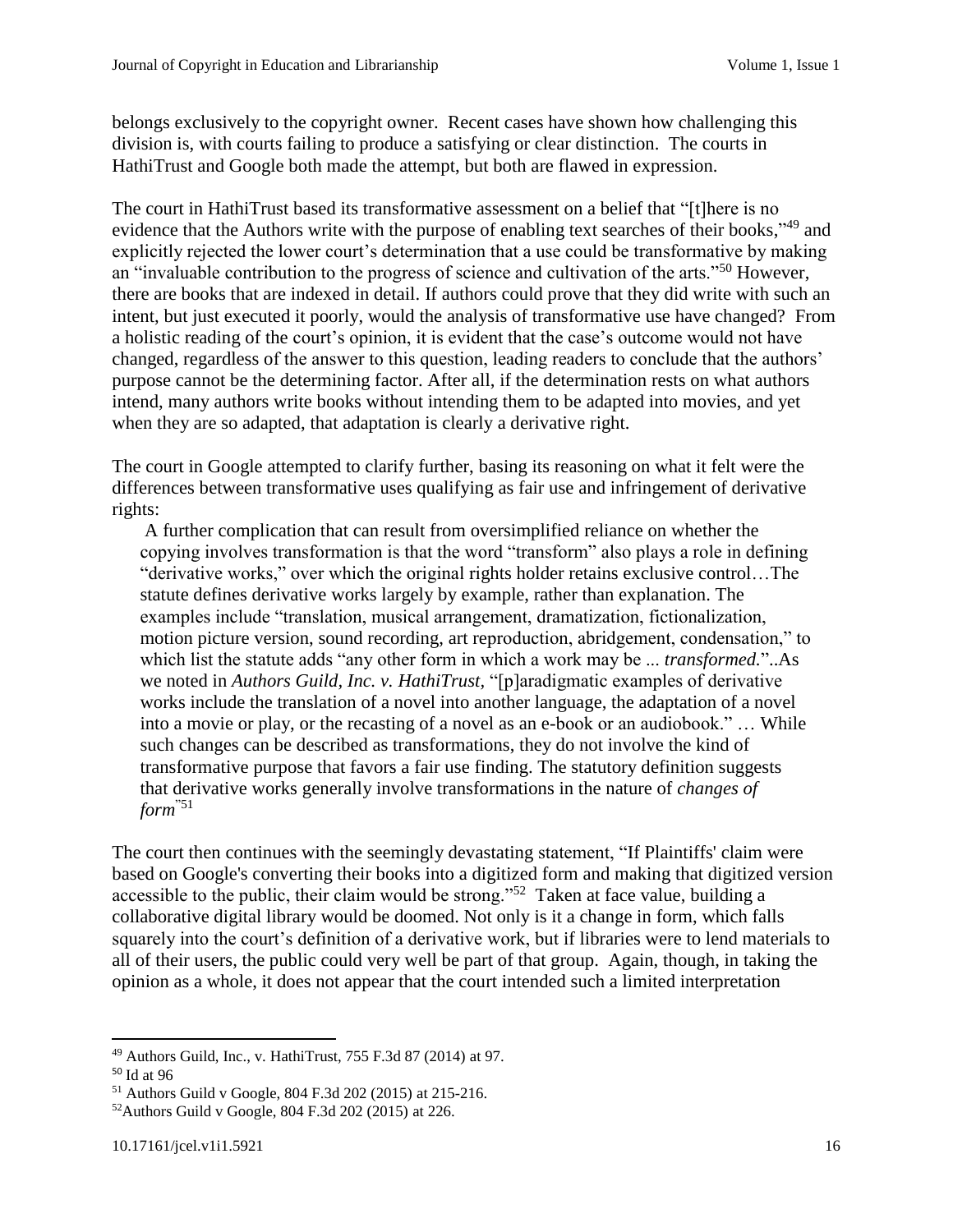regardless of their actual words. Unfortunately, as shown by the confusion with the "commercial use" language in Sony, lower courts tend to rely on specific language over any holistic reading.

# **Format Shifting as Fair Use**

Libraries engaging in digitization could continue to fight for fair use based on existing case law. If so, the strongest argument becomes the unique role that libraries play in education and society as acknowledged in *Cambridge University Press* (Cambridge v. Patton, 2014). Emphasizing that role, and tying them into the explicit exclusions in Section 108, may be able to overcome objections.

However, an approach that would seem more even-handed, not relying on distinguishing library activities from others', would be resetting the fair use test, lessening courts' reliance on a rigid Section 107 balancing test and back to the Copyright Clause. Under this looser regime, courts would be free to advance the two principles that animated copyright in a meaningful way even in an age of rapid technological change. Courts should be able to recognize that a shift in form and making such a form available to others can serve a public good, even beyond the recognized §121 exception, and can be legitimate in a world where technology changes daily. Failure to do so creates a windfall for authors that was never intended at the time of the nation's founding. Copyright laws assume that an economic incentive is needed for creation of new works, but that economic incentive should not be multiplied simply by the introduction of new technology. Otherwise, each time a technology dies and is replaced by another, the author could sell the same work to the same buyer. That may produce a greater economic incentive to create, but it also causes large negative market effects in that users would need to invest more funds in the same work instead of spreading that investment over multiple works. Ultimately, this approach would undermine the societal benefit interests inherent to copyright.

Let us examine again our hypothetical digital library in a world where the primary fair use test was the Copyright Clause. The library would only permit circulation of copies equal to those that had been purchased by the participating libraries. Circulating a digitized version of a book would not expand a library's authority beyond the uses contemplated at initial purchase of the print title. After all, a library can lend such an item to its own patrons through regular circulation processes and to another library through interlibrary loan. Executing these functions online, therefore, creates no market harm beyond efficiencies created by faster loaning and return.

At its most basic, format shifting is not transformative, nor is the circulation of a digital item. Both serve the same function and purpose as existed with the original print book. This project could well fail the Section 107 test, but it would not fail the simple two-prong test in the Copyright Clause. The project would do nothing to harm incentive to authors, as authors would still get paid for the creation of their works, and there would be no increase of the number of copies in the market, as the number of works circulated would remain the same. The only difference would be the format of the work, not the number of copies available.

Should this argument fail before the courts, there remain to other alternatives. The first would be a reminder that the four prongs in Section 107 are not exclusive and an encouragement to introduce a new factor to the analysis: equivalence. Libraries' resources are not unlimited and it makes no economic sense that they should have to spend scarce resources on the same material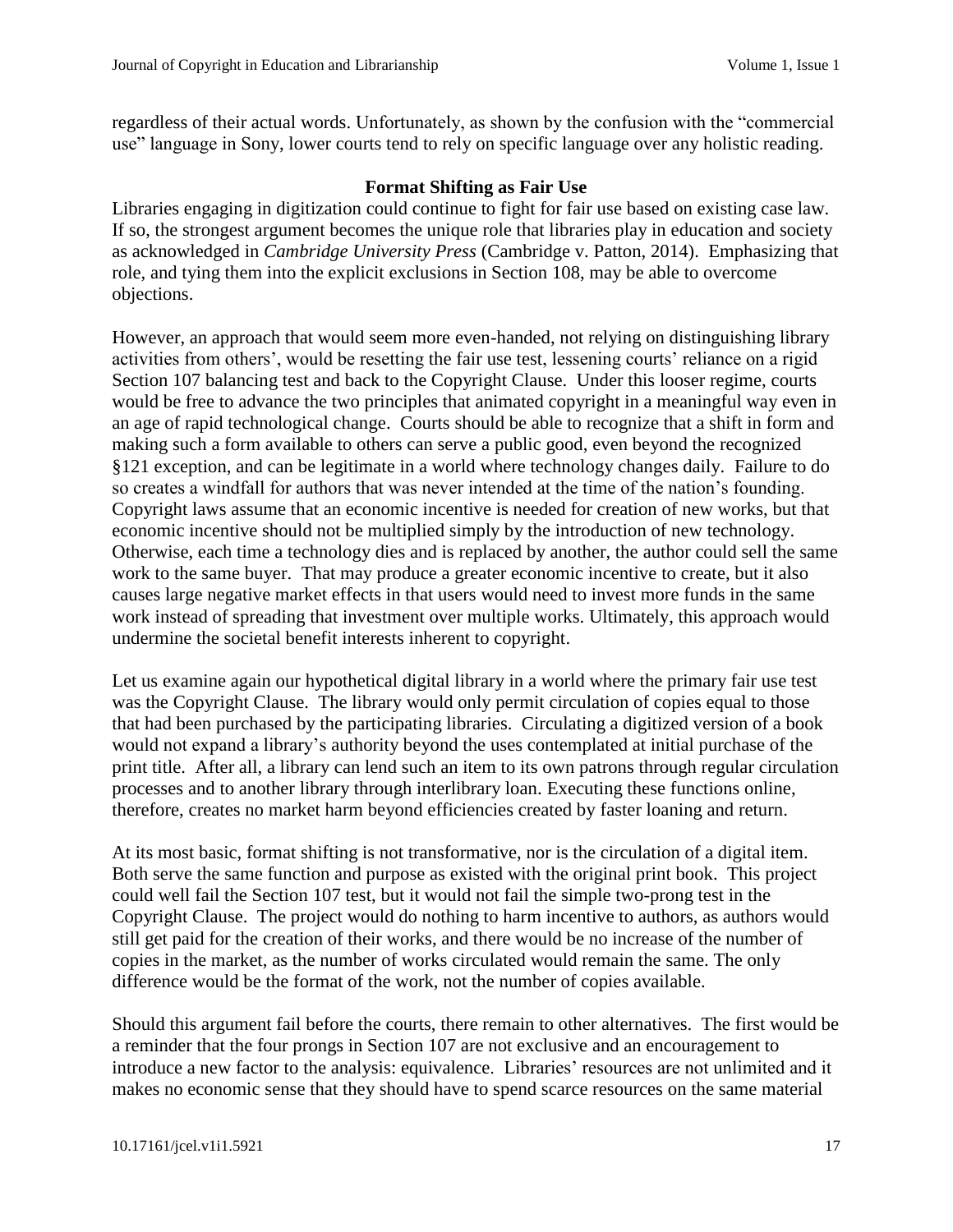multiple times because of technological changes. They should be able to convert the materials that they purchase fully in any technological era, regardless of the prevailing format.

If both resetting the fair use test and the addition of a factor fails, libraries should then argue for a more nuanced test for the fourth factor. Instead of barring from fair use a copy that supplants or substitutes for the original for the same purpose, courts should adopt a test that sets a higher bar. For example, they could determine that it is not fair use to create a copy that expands the number available in the market when the new copy supplants or substitutes for the original for the same purpose. The requirement of the copy being a new copy and expanding the number on the market would provide a safe harbor for libraries engaging in format shifting. Alternatively, libraries could argument that mere substitution is insufficient to defeat fair use. Instead, the copyright owner should bear the burden of proving that the substitution is unfair by demonstrating that it competes with an unsold copy of the work.

Under any of these three approaches, the project described above can flourish for the benefit of society while still providing incentives to authors. Books relevant to a researcher could be more easily identified and more quickly obtained. Books, whether out-of-print or within print, would be readily available to interested scholars, and law faculty and students nationwide would have access to the same resources, elevating the level of scholarship by making a broader range of resources available to each. While there might be a market effect, due to technological efficiencies, it is not a market effect that thwarts the goals of copyright.

Objections to any of these three approaches can be anticipated. One objection would be that if libraries can engage in this activity, then why not the public at large? If the public at large can do this, then would the action invite a Napster-like community of pirates? Since all of the approaches above require control of the work and no additional copies to the market, this fear, while real, is fairly easily answered. Unless any actor controls the item digitized, he would be subject to a copyright infringement suit where the affirmative defense of fair use would fail. Authors, understandably, might be unsatisfied with this conclusion, as broadening the effect of fair use makes the identifying and suing of infringers more challenging,<sup>53</sup> but that argument is not one that has succeeded in the past with other technologies (e.g., Sony and Betamax recorders).

The second potential concern is that if format shifting is permitted, would this disadvantage authors and provide a windfall to publishers who could then shift a book into a new format without negotiating new terms? This type of use is subject to so many other restrictions that, practically speaking, any ill effects are already addressed through contract. First, even if format conversion is recognized as fair use, a publisher selling copies of an author's work would still be required to pay royalties as determined by contract. Second, foreseeable uses have been a part of copyright law for some time, and since a series of cases in the late 1990s through early 2000s, 54

l <sup>53</sup> A potential alternative solution, which would address both libraries' concerns and authors', would be to modify section 108 to explicitly allow libraries and archives to engage in this function instead of altering fair use analysis. This paper has chosen not to explore this approach, as copyright legislation is notoriously difficult to pass.

<sup>54</sup> Boosey & Hawkes Music Publishers, Ltd. v. Walt Disney Co., 145 F.3d 481 (1998) (noting that when "a license includes a grant of rights that is reasonably read to cover a new use (at least where the new use was foreseeable at the time of contracting), the burden of excluding the right to the new use will rest on the grantor"); Random House,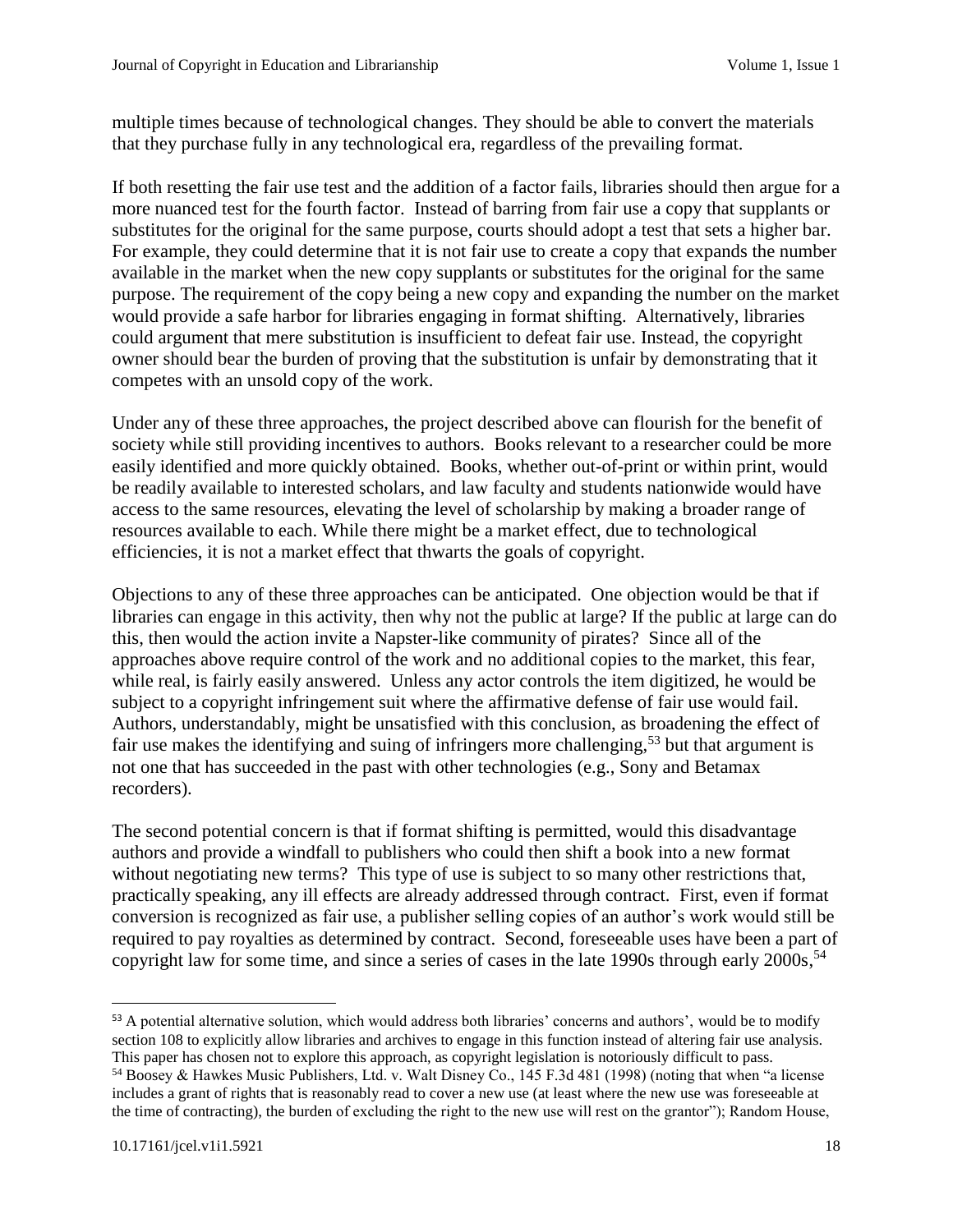publishers and agents representing authors in negotiation have been particularly careful of licensing language restricting or permitting certain uses. As parties are always free to waive their fair use rights, should a publisher and author agree to limit publication to a given format, the terms of the contract would prevail over any fair use claim.

The arguments in this paper for fair use reform brings us back full circle to the Copyright Clause and its two principles: to provide incentive to authors while stimulating societal purposes. The type of project described in this article arguably meets that test. It does not diminish the incentive for authors to create, as libraries will continue to select and buy materials. It just seeks to expand societal benefit.

#### **Conclusion**

While there are many factors to consider in library digitization projects --- costs, preservation, migration, integration with discovery platforms, document control, security, privacy --- copyright should not be one of the issues that prevents forward movement. In order to advance societal interests, libraries and universities should be willing to engage in activities designed to test fair use and challenge courts to recognize that even non-transformative, substitute uses can be fair.

Inc. v. Rosetta Books, LLC, 150 F.Supp.2d 613 (2001) (holding that restrictive terminology in a license agreement prevented new, foreseeable uses that fell outside of the accepted definition of that term).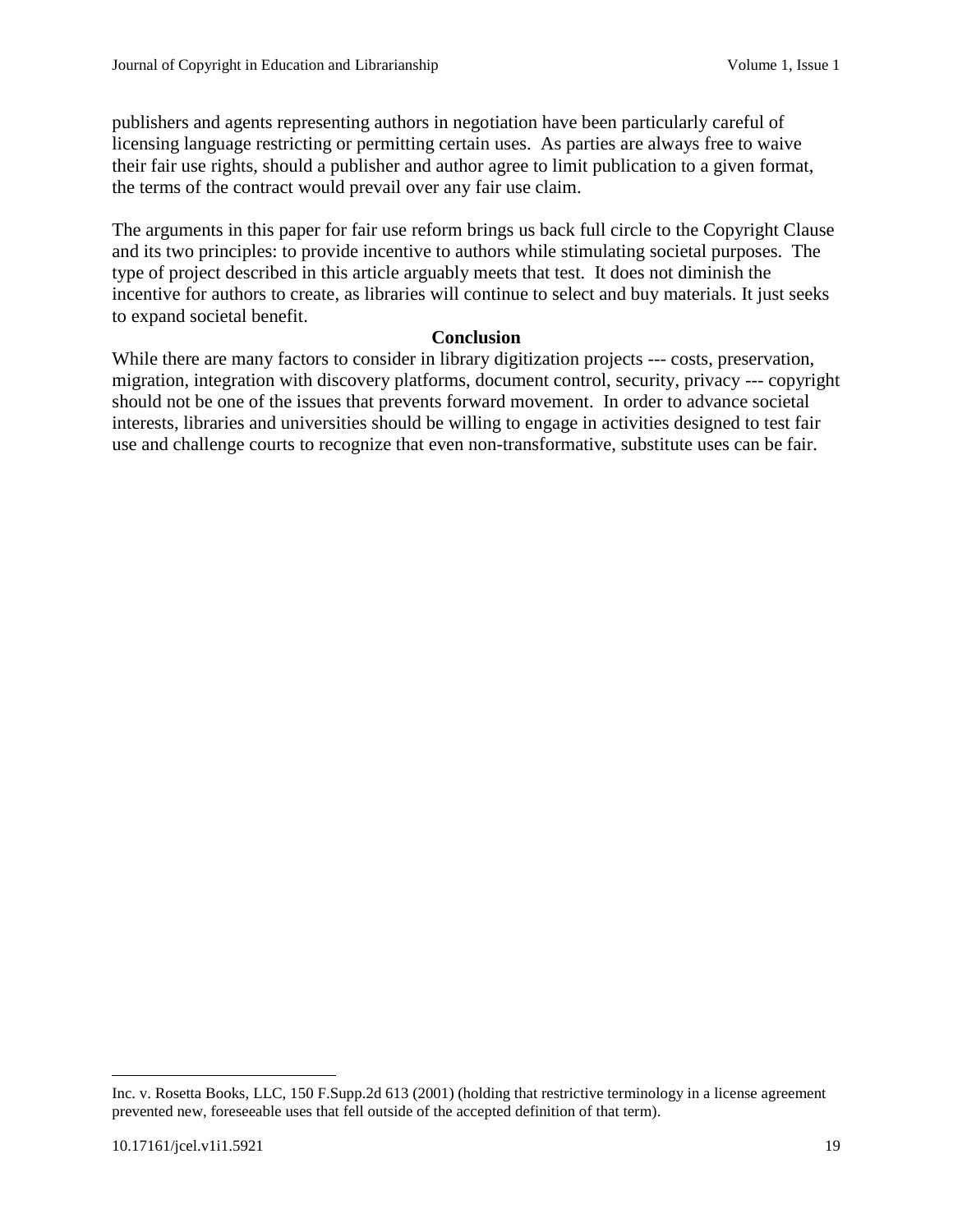#### **References**

- Beebe, B. An empirical study of U.S. copyright fair use opinions, 1978-2005. (2008). University of Pennsylvania Law Review, 156(3), 549-624
- Leval, P.N. (1990) Toward a Fair Use Standard, 103 Harv. L. Rev. 103(5), 1105-1136
- Lowry, C.B. (2013). ARL budgets after the Great Recession, 2011-13. Retrieved from <http://publications.arl.org/rli282/2>
- Netanel, N.W. (2011). Making sense of fair use, 15 Lewis & Clark Law Review, 15(3), 715-771
- Nimmer, D. (2003). "Fairest of them All" and other fairy tales of fair use. Law & Contemporary Problems 66(1-2), 263-288
- Nimmer, M.B. & Nimmer, D. Nimmer on copyright.
- Novak, J. (2013). eBook lending platforms, Against the Grain, 25(6), 22-26.
- Patry, W.F. (1985). The fair use privilege in copyright law at 351. Washington, DC: BNA Books.
- Patry, W.F. Patry on copyright
- Tafuri, N. (2014). Prices of U.S. and foreign published materials. Retrieved from [http://www.ala.org/alcts/sites/ala.org.alcts/files/content/resources/collect/serials/ppi/LMP](http://www.ala.org/alcts/sites/ala.org.alcts/files/content/resources/collect/serials/ppi/LMPI_2014Article.pdf) [I\\_2014Article.pdf.](http://www.ala.org/alcts/sites/ala.org.alcts/files/content/resources/collect/serials/ppi/LMPI_2014Article.pdf)
- Tushnet, R. (2009). Economies of desire: fair use and marketplace assumptions, 51 William & Mary Law Review, 51(2), 513-546.
- Wu, M.M. & Lee, L.A. (2012). An empirical study on the research and critical evaluation skills of law students*,* 31 Legal Reference Services Quarterly, 33(3-4), 205-238.
- Wu, M.M. (2011). Building a collaborative digital collection: a necessary evolution in libraries, Law Library Journal, 103(4), 527-551.

#### **Cases**

American Geophysical Union v. Texaco, 60 F.3d 913 (1994)

Authors Guild v. Google, Inc., 804 F.3d 202 (2015)

Authors Guild, Inc., v. HathiTrust, 755 F.3d 87 (2014)

- Baker v. Selden, 101 U.S. 99 (1879)
- Basic Books, Inc. v. Kinko's Graphics Corp, 758 F. Supp. 1522 (1991).

10.17161/jcel.v1i1.5921 20